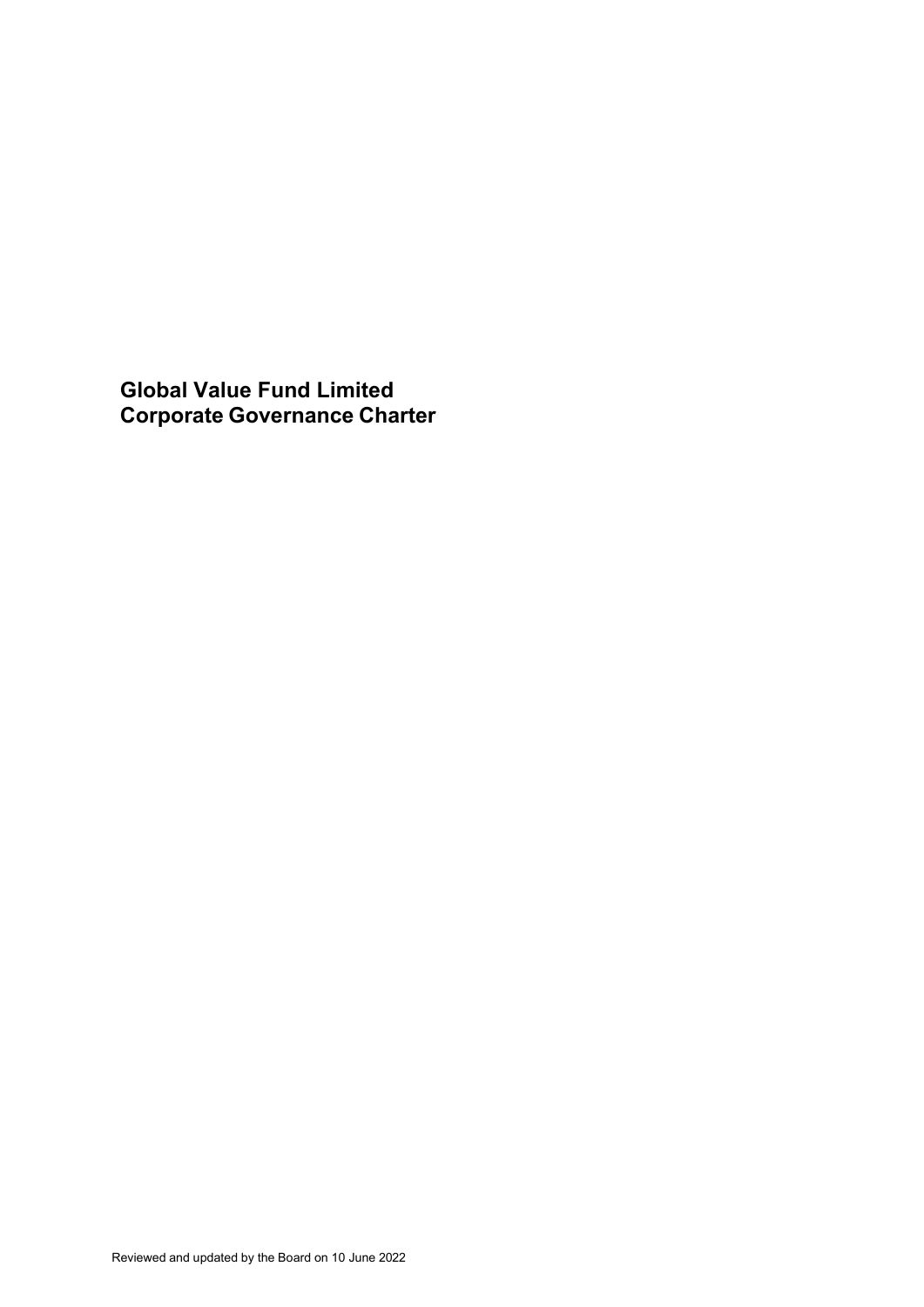# **Table of Contents**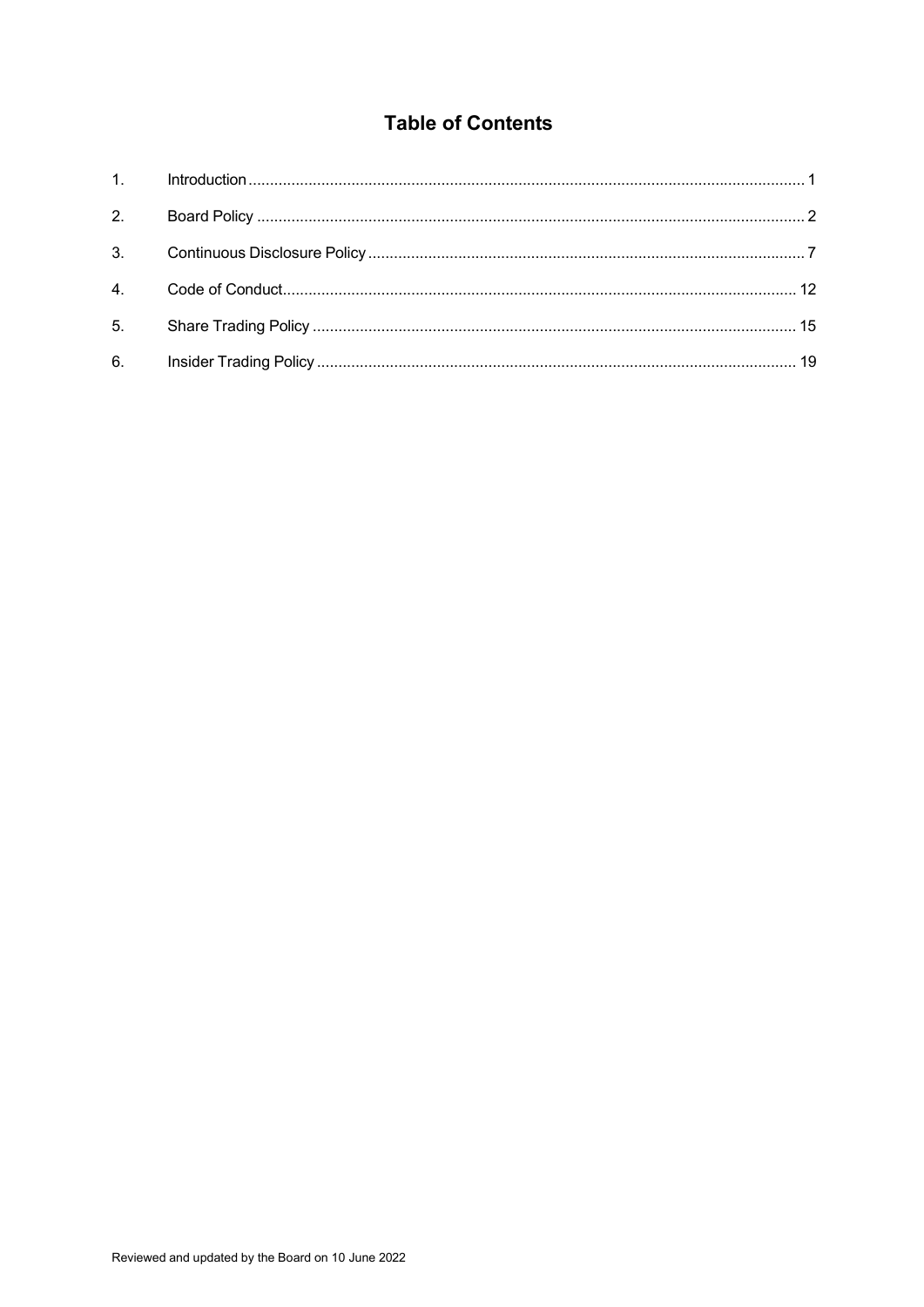# **Definitions**

| <b>Act or Corporations Act</b>      | Corporations Act 2001 (Cth)                                                                                                     |
|-------------------------------------|---------------------------------------------------------------------------------------------------------------------------------|
| <b>Annual General Meeting</b>       | an annual general meeting of the Company                                                                                        |
| <b>ASX</b>                          | ASX Limited (ACN 008 624 691)                                                                                                   |
| <b>ASX Recommendations</b>          | the ASX Corporate Governance Council "Corporate<br>Governance Principles and Recommendations" (as amended<br>from time to time) |
| <b>Board</b>                        | board of Directors                                                                                                              |
| <b>Board Policy</b>                 | policy of corporate governance in relation to the Board<br>contained in section 2 of this document                              |
| Chairman                            | chairman of the Board                                                                                                           |
| <b>Charter</b>                      | this Corporate Governance charter                                                                                               |
| <b>Code of Conduct</b>              | the Company's code of conduct as set out in section 4 of this<br>document                                                       |
| Company                             | Global Value Fund Limited (ACN 168 653 521)                                                                                     |
| <b>Company Secretary</b>            | secretary of the Company                                                                                                        |
| <b>Constitution</b>                 | constitution of the Company                                                                                                     |
| <b>Continuous Disclosure Policy</b> | the Company's Continuous Disclosure Policy as set out in<br>section 3 of this document                                          |
| <b>Director</b>                     | director of the Company                                                                                                         |
| <b>Insider Trading Policy</b>       | the Company's insider trading policy as set out in section 6 of<br>this document                                                |
| <b>ASX Listing Rules</b>            | the ASX Listing Rules as amended from time to time                                                                              |
| <b>Manager</b>                      | Mirabella Financial Services LLP, a company incorporated in<br>the United Kingdom.                                              |
|                                     | Mirabella Financial Services LLP has seconded the investment<br>team at Staude Capital to manage the Global Value Fund.         |
| <b>Officer</b>                      | an officer involved in the strategic or operational management<br>of the Company and including the Company Secretary            |
| <b>Shareholder</b>                  | holder of shares or other forms of securities in the Company                                                                    |
| <b>Share Trading Policy</b>         | the Company's share trading policy as set out in section 5 of<br>this document                                                  |
| <b>Secondee of the Manager</b>      | Staude Capital Limited, a company incorporated in the United<br>Kingdom                                                         |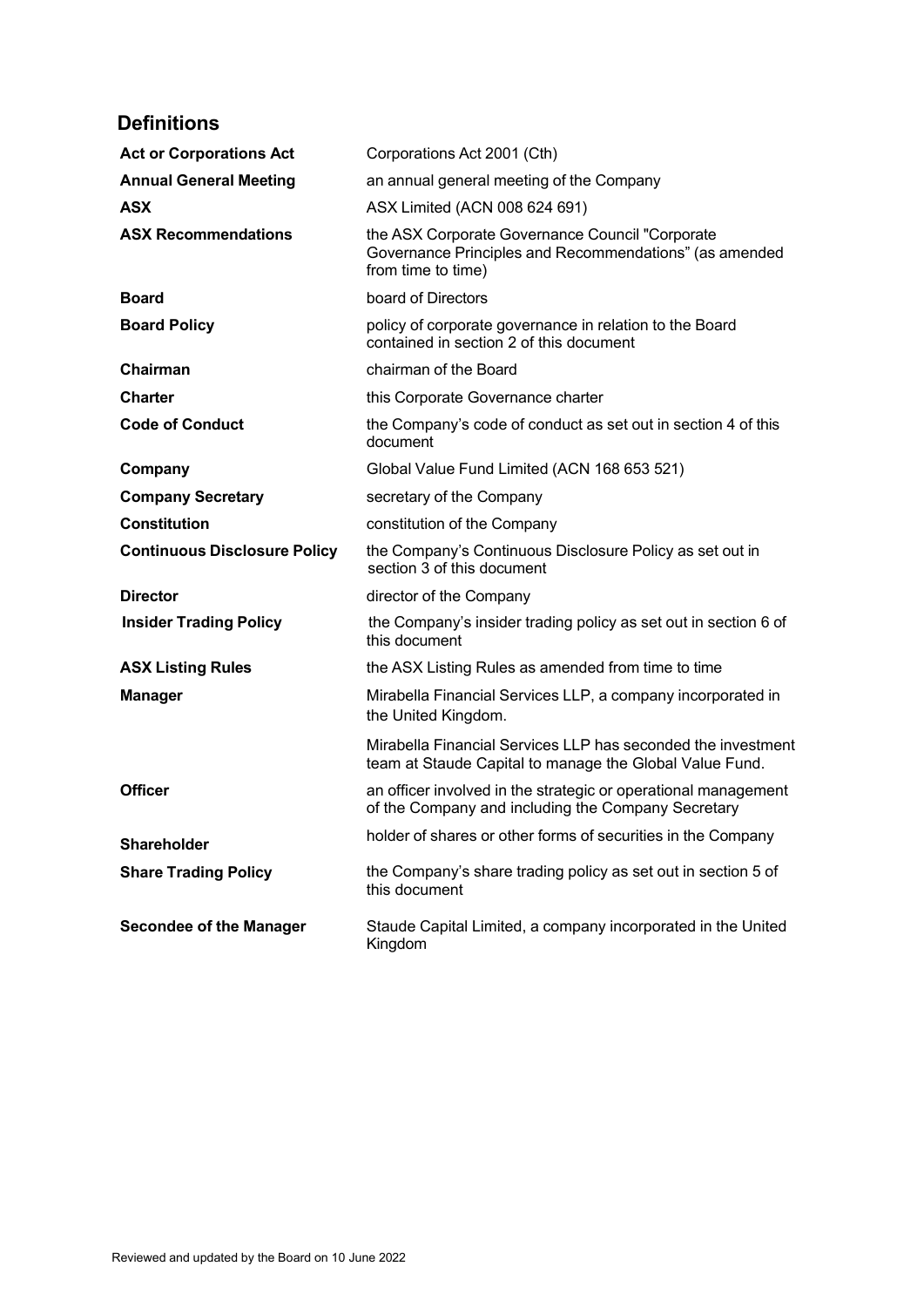## **Global Value Fund Limited**

## **("the Company") (ACN 168 653 521)**

## **1. Introduction**

Corporate governance is a set of systems, policies and procedures which define the way in which a company is governed. It establishes the objectives of a company ensuring that the administration and management of a company is undertaken in a manner which is consistent with the interests of the company's shareholders. Additionally, it establishes a system for monitoring and evaluating the achievement of those objectives.

The ASX Corporate Governance Principles and Recommendations define corporate governance as "the framework of rules, relationships, systems and processes within and by which authority is exercised and controlled in corporations. It encompasses the mechanisms by which the companies, and those in control, are held to account".

Corporate governance policies will vary from company to company as there is no single system of corporate governance that is applicable to all companies. A company must establish systems, processes and policies that help it achieve its objectives in light of the nature and size of that company.

As a result the Company has adopted a number of policies to ensure that it has high-quality and transparent systems of corporate governance in place. These policies are incorporated in this Charter and are prepared in line with the ASX Corporate Governance Principles and Recommendations which the Board recognises as best practice guidelines.

The Charter incorporates the following:

- (a) Board Policy;
- (b) Continuous Disclosure Policy;
- (c) Code of Conduct;
- (d) Share Trading Policy; and
- (e) Insider Trading Policy.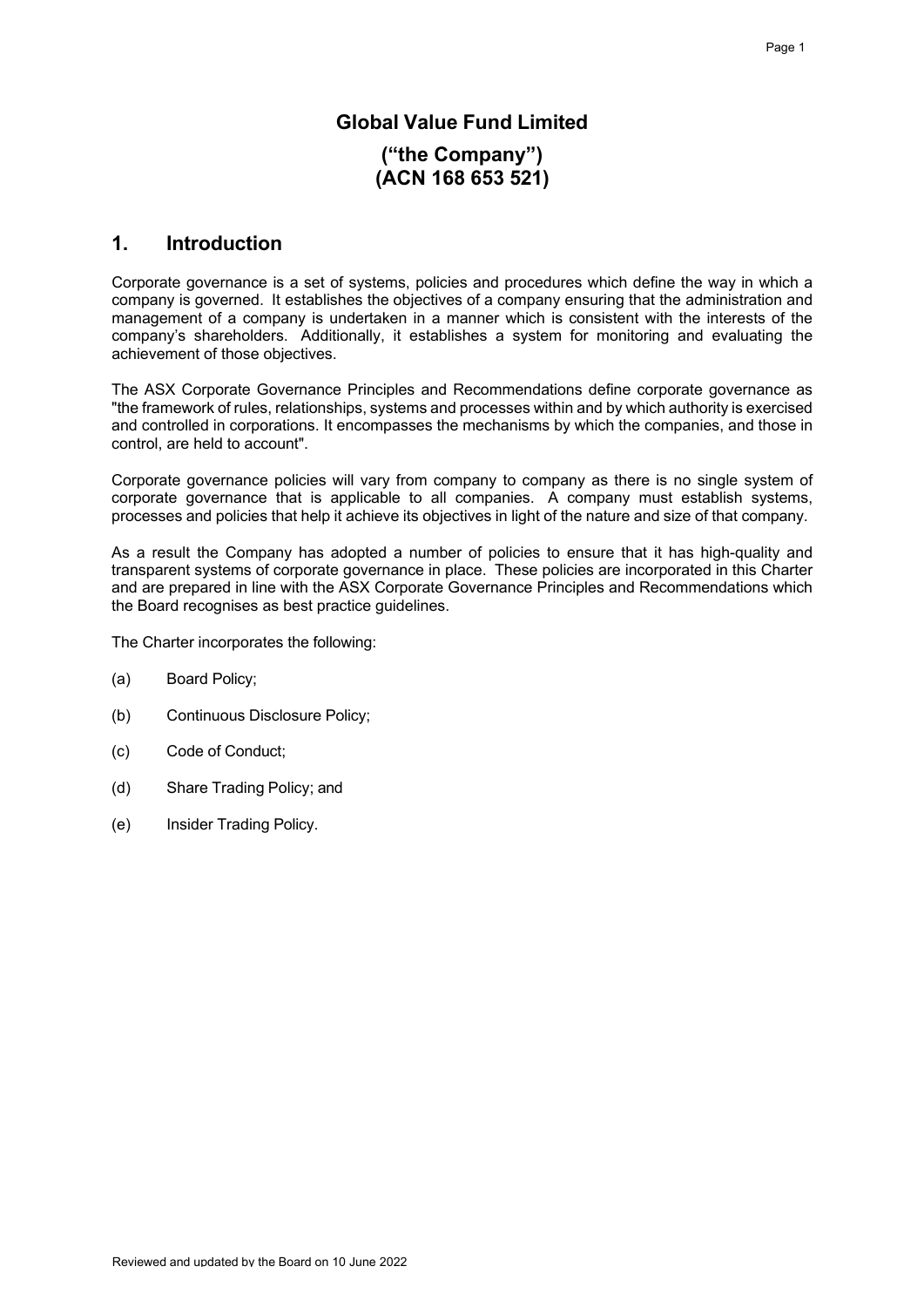## **2. Board Policy**

## **2.1. Introduction**

Directors will be appointed and removed in accordance with the Corporations Act and the Constitution.

The conduct of the Board is governed primarily by the Company's Constitution. This policy aims to set out the practices that the Company has established and to which the Board and each Director is committed. This policy is simply an aid to the Board and the Directors. In the course of undertaking its responsibilities, the Board at all times must act in a manner that is consistent with its duties and obligations as imposed by the Company's Constitution, the ASX Listing Rules and by the law. Should there be any inconsistency between this policy and the Constitution, the Constitution shall prevail.

## **2.2. Responsibilities**

The Board is responsible for the overall operation, strategic direction, leadership and integrity of the Company and in particular, is responsible for the Company's growth and profitability. In meeting its responsibilities the Board shall undertake the following functions:

## (a) **Strategic Direction**

- (i) Providing and implementing the Company's strategic direction.
- (ii) Directing and monitoring the Company's performance against strategies and business plans.
- (iii) Approving and monitoring capital management and major expenditure and investments.

## (b) **Risk management and reporting**

- (i) Reviewing and overseeing the operation of systems of risk management ensuring that the significant risks facing the Company are identified, that appropriate control, monitoring and reporting mechanisms are in place and that risk is appropriately dealt with.
- (ii) Monitoring and appraising financial performance including the approval of annual and half year financial reports and liaising with the Company's external auditors.
- (iii) Liaising with the Secondee of the Manager to identify and manage risk.
- (iv) The Secondee of the Manager is responsible for preparing the declaration pursuant to section 295A of the Corporations Act as the Company does not have a chief executive officer (or equivalent) or a chief financial officer (or equivalent). Accordingly, the Board will seek to procure that the Secondee of the Manager puts in place sound systems of risk management and internal controls and ensure that the systems are operating effectively in all material respects in relation to financial reporting risks.

## (c) **Management**

- (i) Monitoring and assessing the performance of the Secondee of the Manager and ensuring that their actions are consistent with corporate strategy.
- (ii) Ensuring that appropriate and effective remuneration packages and policies are implemented by the Company.
- (iii) Monitoring and reviewing business results, outsourced service providers and the Board itself.
- (iv) Ensuring the Board is comprised of individuals who are best able to discharge the responsibilities of Directors having regard to the law and the best standards of governance.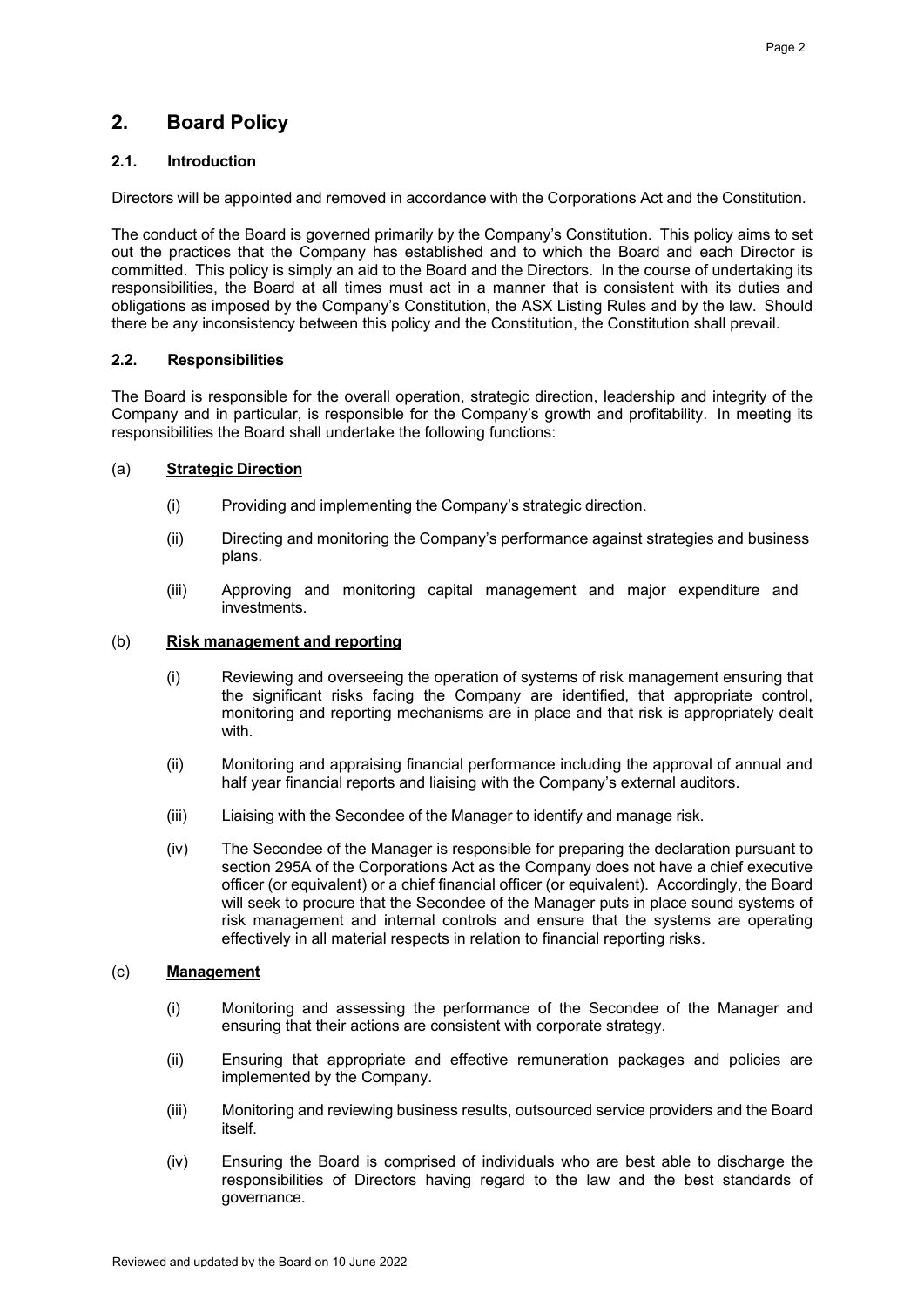#### (d) **Remuneration**

- (i) The Company recognises the ASX recommendation with respect to distinguishing the structure of non-executive directors' remuneration from that of executive directors and senior executives. However, as the Company's Board comprises of all non-executive directors, this recommendation does not apply to the Company.
- (ii) The allocation and amount of remuneration for non-executive directors will be reviewed periodically every year and will reflect market rates.

## (e) **Performance**

- (i) Formation and monitoring of corporate governance policies and codes of conduct.
- (ii) Undertaking an annual performance evaluation of the Board in light of this Charter.
- (iii) Reviewing and overseeing internal compliance and legal regulatory compliance.

#### (f) **Corporate governance**

- (i) Ensuring compliance with the Company's Constitution, the ASX Listing Rules (and in particular the continuous disclosure requirements) and the Corporations Act.
- (ii) Communicating with and protecting the rights and interests of all Shareholders.

## **2.3. Board Composition**

The composition of the Board is determined as follows:

- (a) The Company's Board shall comprise of a minimum of (3) Directors, two of whom will be Australian residents.
- (b) The Board must be comprised of members with expertise, experience and skill relevant to the business of the Company.
- (c) The Board will determine the number of independent Directors (if any) it considers appropriate based on the size, nature and complexity of the business at any given time.

## **2.4. Diversity**

The Company is committed to building a diverse workplace and developing policies to promote diversity to the extent appropriate for the size, nature and complexity of the Company at any given time.

#### **2.5. Independence**

The ASX Recommendations establish a number of factors that may be considered when assessing the independence of Directors. The factors are whether a Director:

- (a) is, or has been, employed in an executive capacity by the entity or any of its subsidiaries and there has not been a period of at least three years between ceasing such employment and serving on the board;
- (b) receives performance-based remuneration (including options or performance rights) from, or participates in an employee incentive scheme of, the entity;
- (c) is, represents, or is or has been within the last 3 years an officer or an employee of, or professional adviser to, a substantial holder;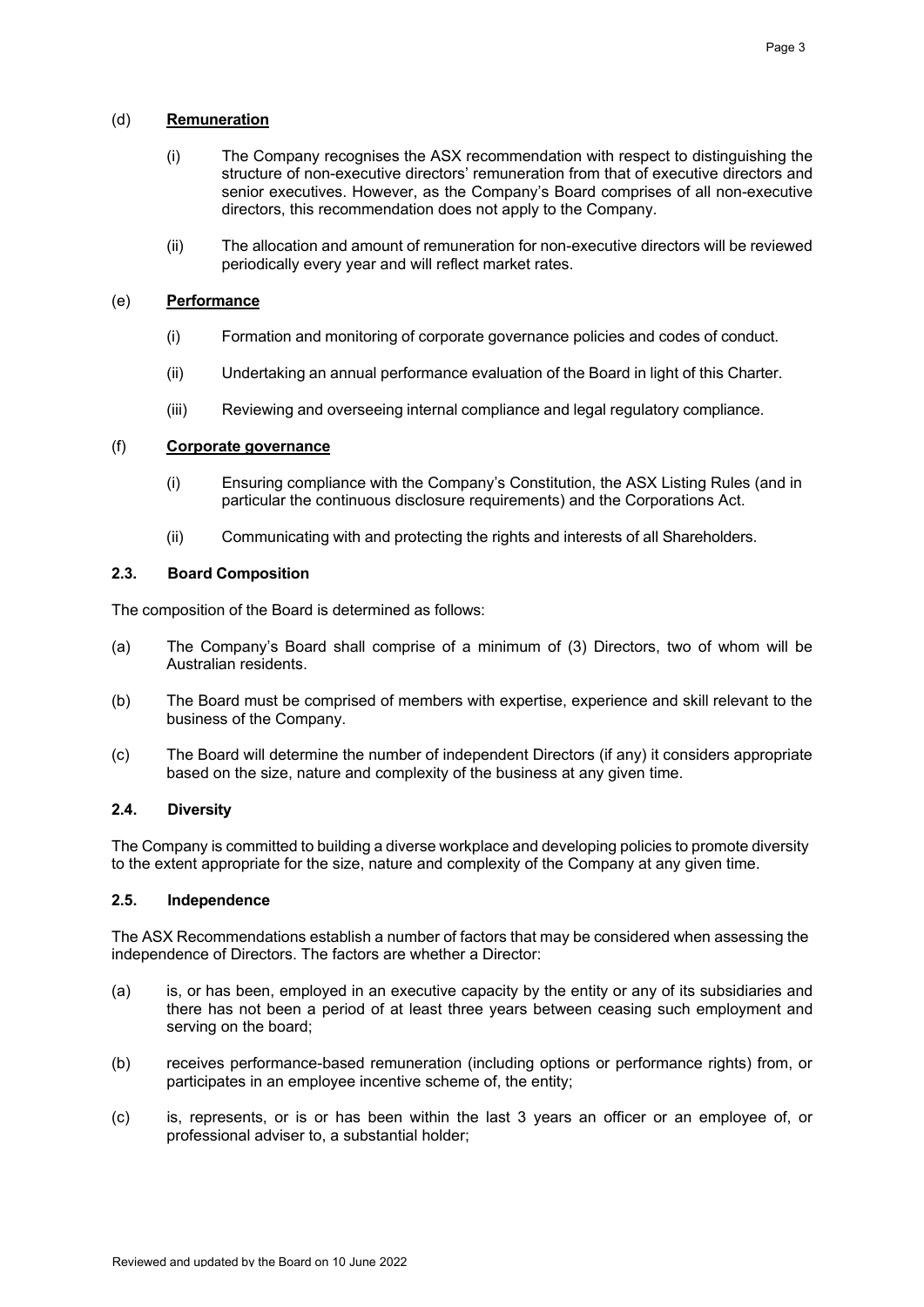- (d) is, or has been within the last 3 years, in a material business relationship (e.g. as a supplier, professional advisor, consultant or customer) of the Company or its subsidiaries or other group member, or is an officer or otherwise associated with, someone with such a relationship;
- (e) has a material contractual relationship with the Company or another group member other than as a Director;
- (f) has close personal ties with any person who falls within any of the categories described above; or
- (g) has been a Director of the Company or another group member for such a period that his or her independence may have been compromised.

These factors are only indicators of matters in which to assess the independence of a Director. The Board will assess the independence of each Director having regard to these indicators and in light of the interests disclosed by them. The Board's assessment of the independence of Directors will be disclosed in the Company's annual reports (to the extent deemed necessary).

## **2.6. Committees**

The Company recognises the important of establishing audit, remuneration and nomination committees as good corporate governance in circumstances where appropriate for the size, nature and complexity of the Company.

However, considering the size of the Company at this time, the functions that would be performed by these committees are best undertaken by the Board. This is also in line with ASX Recommendations which recognise that "the ultimate responsibility of the integrity of a company's financial reporting rests with the full Board".

Periodically, the Board will review its view on these committees in line with the ASX Recommendations and in light of any changes to the size or nature of the Company, and if required may establish committees to assist it in carrying out its functions. At that time, the Board will adopt a formal policy or charter for such committees in accordance with the ASX Recommendations and industry best practices.

## **2.7. Appointment and Retirement**

## *Appointment*

The Board will consider the appointment of a Director as and when a vacancy arises in accordance with the following considerations:

- (a) the skills, expertise and experience of any proposed Director;
- (b) the relevant and appropriateness of these skills, expertise and experience when compared to those of the current Board;
- (c) the terms of appointment must be recorded in a letter of appointment taking into consideration the ASX Recommendations; and
- (d) the terms of appointment must be in accordance with the Company's Constitution, the Corporations Act and the ASX Listing Rules.

Prior to making any formal offer, a potential Director must be given sufficient information about the Company to allow the potential Director to conduct his / her personal due diligence. The information will extend to non-public information and care must be taken to ensure confidentiality.

## *Retirement*

A Director must retire in accordance with the Corporations Act, the ASX Listing Rules and the Company's Constitution. A Director may be re-elected if the Constitution permits.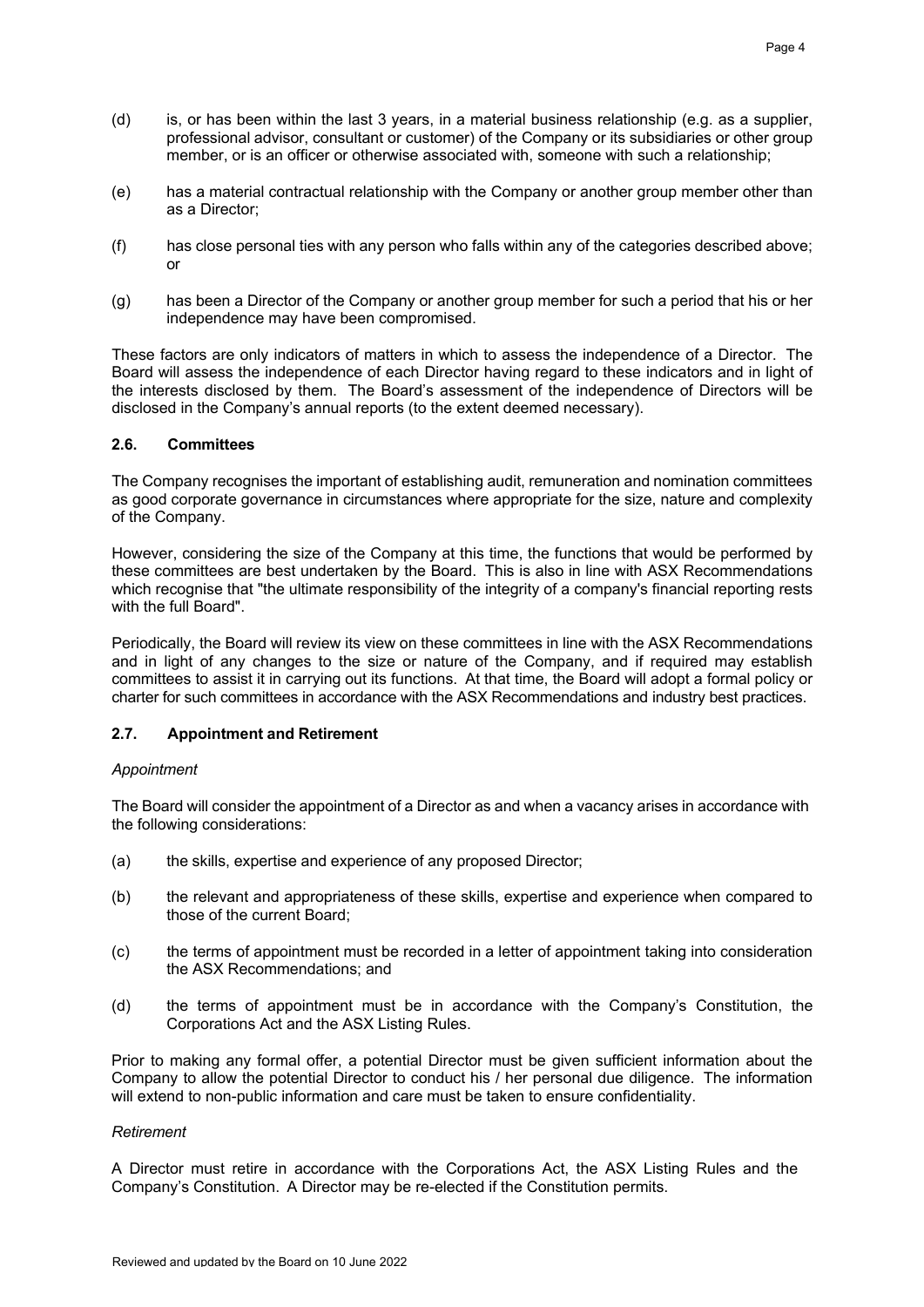## **2.8. Induction and Information**

#### *Induction Program*

The Company Secretary is responsible for arranging for the new Director to undertake an induction program to enable them to gain an understanding of:

- (a) Company's investments;
- (b) the Company's financial, strategic, operational and risk management position;
- (c) their rights, duties and responsibilities; and
- (d) any other relevant information.

As part of this induction program, a new Director will meet with all incumbent Directors (if this has not already taken place).

## *Ongoing Information*

The Chairman, Directors, the Officers, Company Secretary and any other key members of management must be conscious to ensure that updated information is provided to the Board in a timely fashion to enable them to effectively discharge their duties as Directors.

Directors are entitled to request and receive such additional information as they consider necessary to support informed decision-making. Any Director has the authority to seek any information he/she requires from any Officer or contractor of the Company.

## **2.9. Advice, Share Trading and Performance**

#### *Independent Advice*

In the performance of their duties as Directors, the Directors have a right to seek independent legal or other professional advice at the Company's expense.

## *Director Share Trading*

The Share Trading Policy imposes restrictions on the trading of financial products by people, including Directors with undisclosed price sensitive information. All Directors and Officers must follow that Policy.

## *Performance*

The performance of Directors shall be assessed and reviewed by the Board. To determine whether it is functioning effectively, the Board shall:

- (a) review this Policy annually;
- (b) perform an evaluation of the Board's performance at intervals considered appropriate; and.
- (c) seek external advice where the Board considers necessary or appropriate.

## **2.10. Ethical standards and Share Trading**

The Directors must perform their duties in line with the Company's objectives and with the utmost integrity. Furthermore, the Directors must comply with the Company's Code of Conduct, Share Trading Policy and Insider Trading Policy as set out in Sections 4, 5 and 6 of this Charter.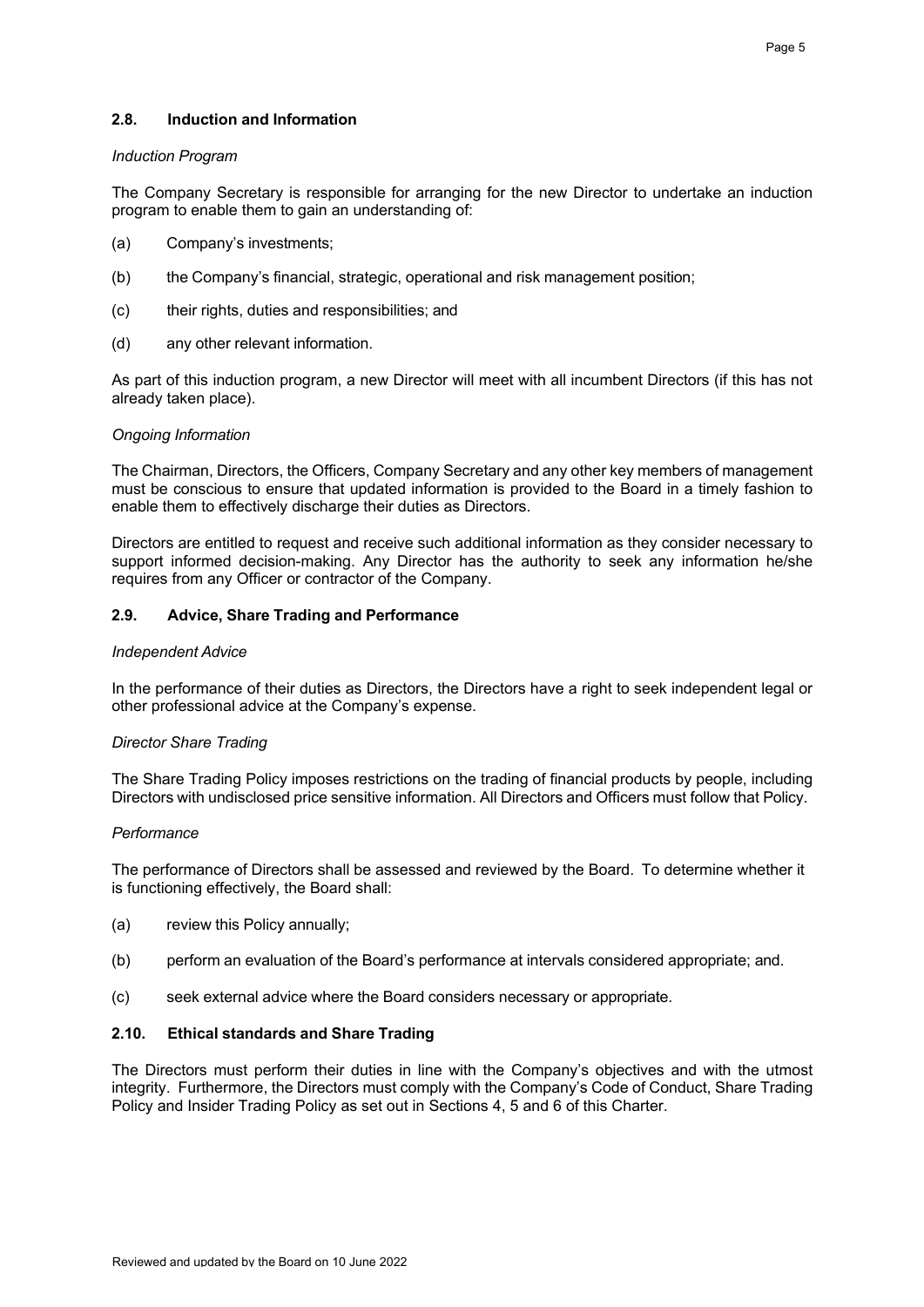It is recognised that the Directors may from time to time trade in securities in which the Company is also invested. It is also recognised that other parties with whom a Director is associated or affiliated or to whom the Director provides services may also from time to time trade in securities in which the Company is also invested (together **Director-linked Entities**). This may result in the potential for conflict between the interests of (i) the Company and (ii) the interests of those Directors **(Conflicted Directors)** or Director-linked Entities. There is also the possibility that the ability of the Company, Conflicted Directors or Director-linked Entities to trade in securities may be limited due to the actions of the other parties.

To limit the potential for such issues arising, Conflicted Directors will not be provided with information that is not in the public domain regarding the composition of the portfolio of the Company (**Portfolio Information**) in the ordinary course of business. Any Conflicted Director may request Portfolio Information to enable the Conflicted Director to satisfy his or her statutory and fiduciary duties as a Director of the Company from time to time. Provision of Portfolio Information must not be unreasonably withheld or delayed however, provision may be subject to the relevant Conflicted Director providing suitable undertakings regarding trading and conflict management and the establishment of suitable protocols to manage these issues for the benefit of the Company

#### **2.11. Compliance with Laws**

The Company must comply with the Corporations Act, the ASX Listing Rules as well as all other applicable laws, statutes and policies. Examples of applicable areas of regulation include:

- (a) Regulatory Guides and Practice Notes issued from time-to-time by the Australian Securities & Investments Commission;
- (b) occupational health & safety legislation;
- (c) employment related legislation;
- (d) anti-discrimination legislation; and
- (e) taxation legislation.

Directors shall have the right to seek advice from external consultants or specialists where the Board considers that necessary or appropriate

#### **2.12. Constitution**

The Constitution of the Company is a key governance document. The Board must ensure that it complies at all times with the provisions of the Constitution.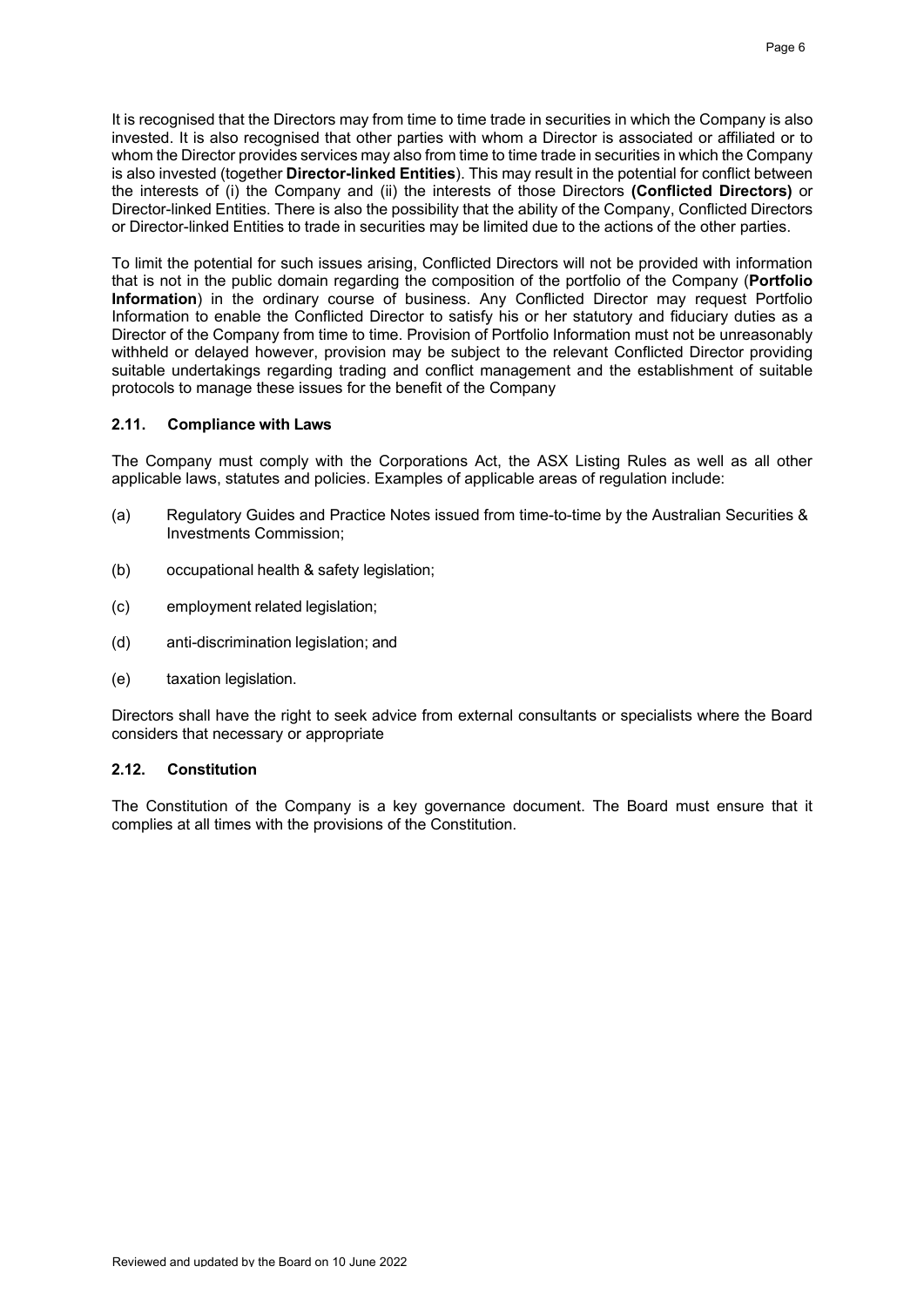## **3. Continuous Disclosure Policy**

## **3.1. Introduction**

The objective of the continuous disclosure policy is to ensure that the Company complies with its continuous disclosure obligations under the Corporations Act and the ASX Listing Rules. Additionally, this policy aims to:

- (a) ensure that information issued by the Company is issued to Shareholders and the market in a timely manner;
- (b) to promote investor confidence in the integrity of the Company and its securities; and
- (c) to generally promote investor protection and protection of the market.

## **3.2. Continuous Disclosure**

An ASX listed company is subject to the continuous disclosure requirements under the Corporations Act and the ASX Listing Rules, in addition to the periodic and specific disclosure requirements in the ASX Listing Rules.

The continuous disclosure obligation is contained in Listing Rule 3.1 states that the continuous disclosure obligation will be breached by an issuer who intentionally, recklessly or negligently fails to notify the ASX of information that:

- (a) is not generally available; and
- (b) a reasonable person would expect, if it were generally available, to have a material effect on the price or value of its securities.

unless the information falls within the carve-outs from the disclosure set out in ASX Listing Rule 3.1A, and referred to in section 3.3 of this Policy.

Contravention of continuous disclosure obligations can extend to a person (director or executive) who is involved in a contravention of the continuous disclosure regime by a disclosing entity.

## **3.3. Disclosure Exception**

The continuous disclosure obligation is not applicable where:

- (a) a reasonable person would not expect the information to be disclosed;
- (b) the information is confidential and ASX has not formed the view that the information has ceased to be confidential; and
- (c) one or more of the following applies:
	- $(i)$  it would be a breach of a law to disclose the information;
	- (ii) the information concerns an incomplete proposal or negotiation;
	- (iii) the information comprises matter of supposition or is insufficiently definite to warrant disclosure;
	- (iv) the information is generated for internal management purposes of the Company;
	- $(v)$  the information is a trade secret.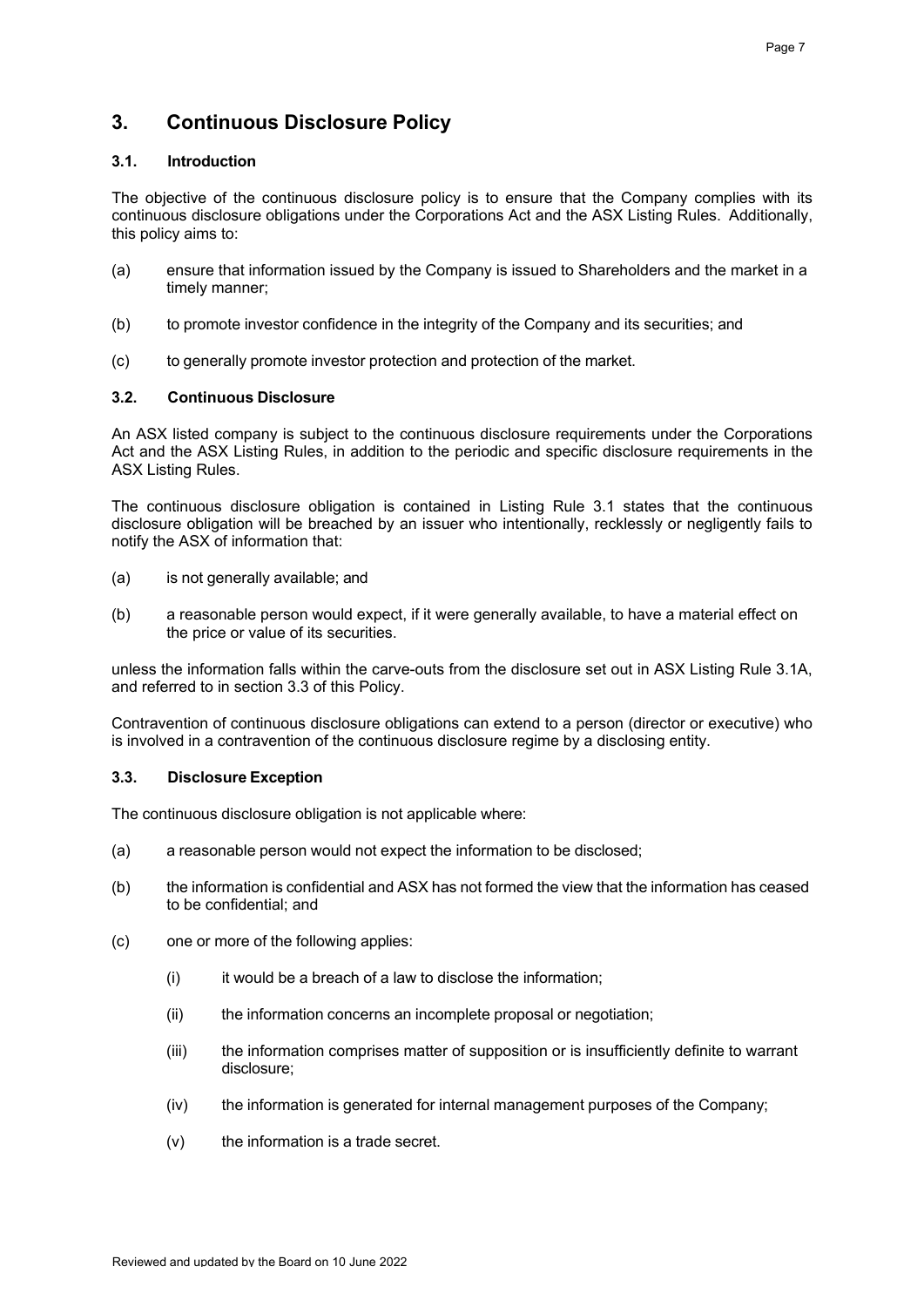To rely on the exception, the above requirements must be satisfied. Should one of the exceptions no longer be applicable then the Company can no longer rely on these exceptions and must disclose the information immediately to the market.

## **3.4. Compliance**

The Company will ensure compliance with this Continuous Disclosure Policy and must:

- (a) disclose price sensitive information to the ASX as soon as it becomes aware of that information;
- (b) ensure that the information is not false, misleading or deceptive so as to avoid creating what would constitute a false market; and
- (c) ensure that the information is disclosed clearly (expressed objectively), accurately and is complete.

In doing so the Company will ensure compliance with Listing Rule 15.7 that requires an entity not to release information to anyone until it has given the information to the ASX and has received an acknowledgement from the ASX that the information has been released to the market.

## **3.5. Price Sensitive Information**

The Company will ensure that all price sensitive information is released to the market in accordance with the ASX Listing Rules and in accordance with the Announcements Procedure in Section 3.10 of this policy.

Price sensitive information is information that:

- (a) a reasonable person would expect will have "a material effect on the value or price" of securities; and
- (b) if the information were publicly available "would, or would be likely to, influence persons who commonly invest in securities in deciding whether to acquire or dispose of those securities".

Price sensitive information includes information relating to a takeover bid or a merger, proposed acquisition or disposal of a material asset, material variations in earnings or profits from previously published forecasts, a material change to the business plan, loss of a material contract and major litigation.

## **3.6. Loss of Confidentiality**

Where confidentiality is lost as a result of a specific rumour or media comment then the Company will respond to media speculations to the extent that such responses are required to correct or prevent a false market. In determining whether confidentiality is lost the Company will look at previous announcements it has made and will consider any likely reaction of the market or particular investors to such speculation.

## **3.7. Administering Corporate Governance Compliance**

This Continuous Disclosure Policy will be administered by the Board of the Company and key personnel as follows:

- (a) the Board will be involved in reviewing and approving significant ASX announcements;
- (b) the Board will ensure, and monitor, compliance with this policy;
- (c) the Company Secretary will be responsible for the overall administration of this policy;
- (d) the Company Secretary will be responsible for all communications with the ASX;
- (e) other Officers and the Secondee of the Manager will report any material price sensitive information to the Company Secretary, and they will observe the Company's No Comments Policy as set out in Section 3.11 of this policy.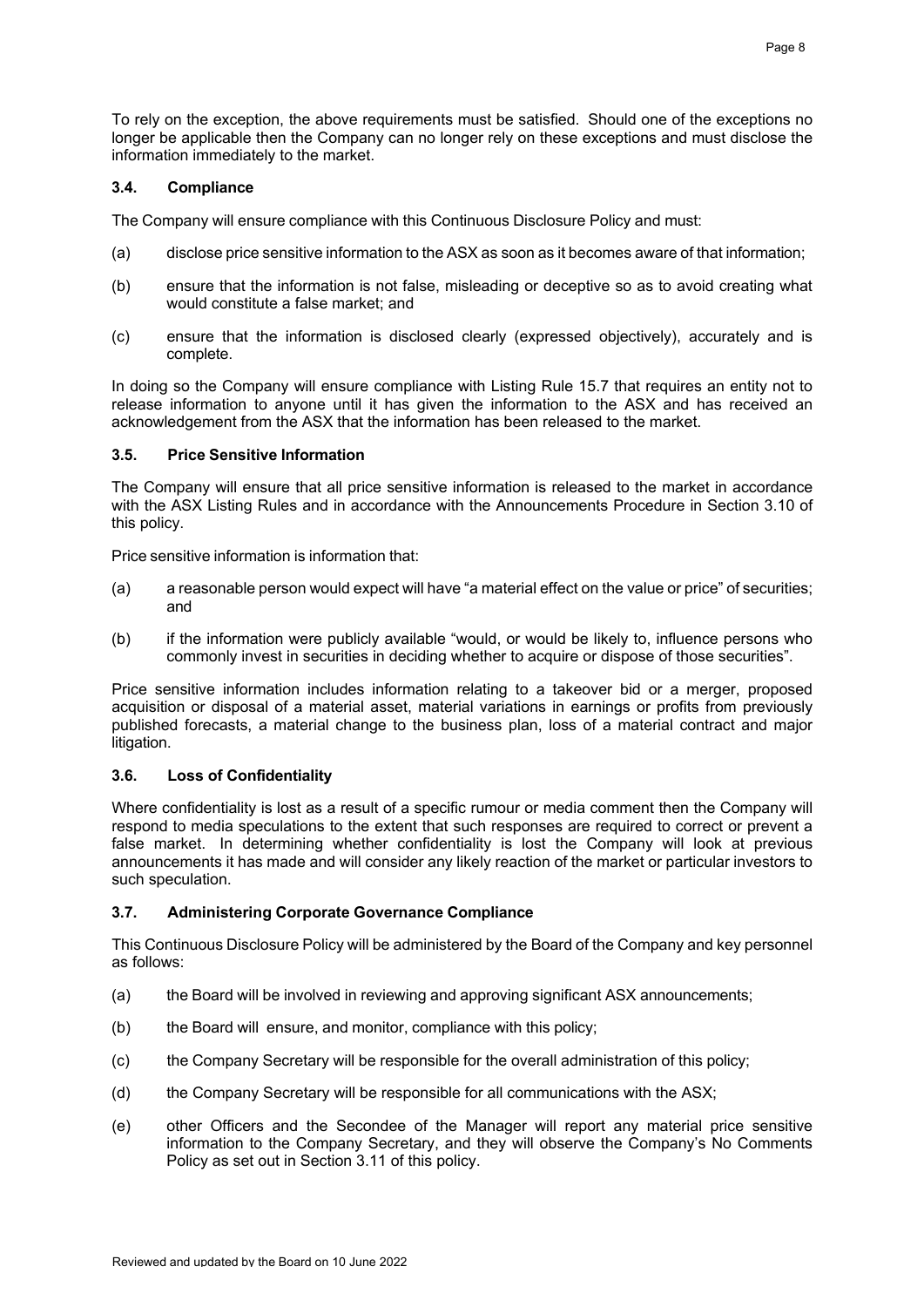## **3.8. Company Secretary**

The Company Secretary is responsible for the overall administration of this policy particularly:

- (a) ensuring that the Company is compliant with its disclosure obligations and with the Continuous Disclosure Policy;
- (b) preparing proposed announcements and consulting with the Board, the Secondee of the Manager and other advisors as necessary;
- (c) implementing reporting processes for materiality of information; and
- (d) in consultation with the Board and Secondee of the Manager, regularly reviewing this policy in light of legislative changes or other developments;
- (e) all communications with the ASX;
- (f) reviewing proposed announcements and consulting with the Secondee of the Manager, Board and other advisors as necessary;
- (g) reporting on continuous disclosure issues regularly to the Board;
- (h) keeping a record of ASX announcements;
- (i) monitoring and reporting to the Board on the effectiveness of this policy in light of the ASX Recommendations; and
- (j) in consultation with the Secondee of the Manager, ensuring that the Board regularly review this policy in light of legislative changes or other developments.

#### **3.9. Announcements Procedure**

The Company's announcements to the ASX will be managed in accordance with the following procedure:

- (a) as soon as any Director of the Company or an employee of the Secondee of the Manager becomes aware of any price sensitive information the Board of the Company or the Company Secretary is to be notified immediately;
- (b) the Company Secretary will review and assess that information and determine, in consultation with the Board and/or Secondee of the Manager, whether it needs to be disclosed or whether it needs to be further discussed with the Board;
- (c) if an announcement of price sensitive information is required the Board and/or Secondee of the Manager will prepare a draft announcement and forward this to the Company Secretary;
- (d) the Company Secretary will provide the draft announcement to the Board for approval;
- (e) following the approval of an announcement of price sensitive information by the Board, the Company Secretary will then lodge the announcement with the ASX electronically; and
- (f) after receiving acknowledgement from the ASX that the announcement has been released the Company Secretary will ensure the announcement is accessible from the Company's website. This will be done within 24 hours of receiving that acknowledgement.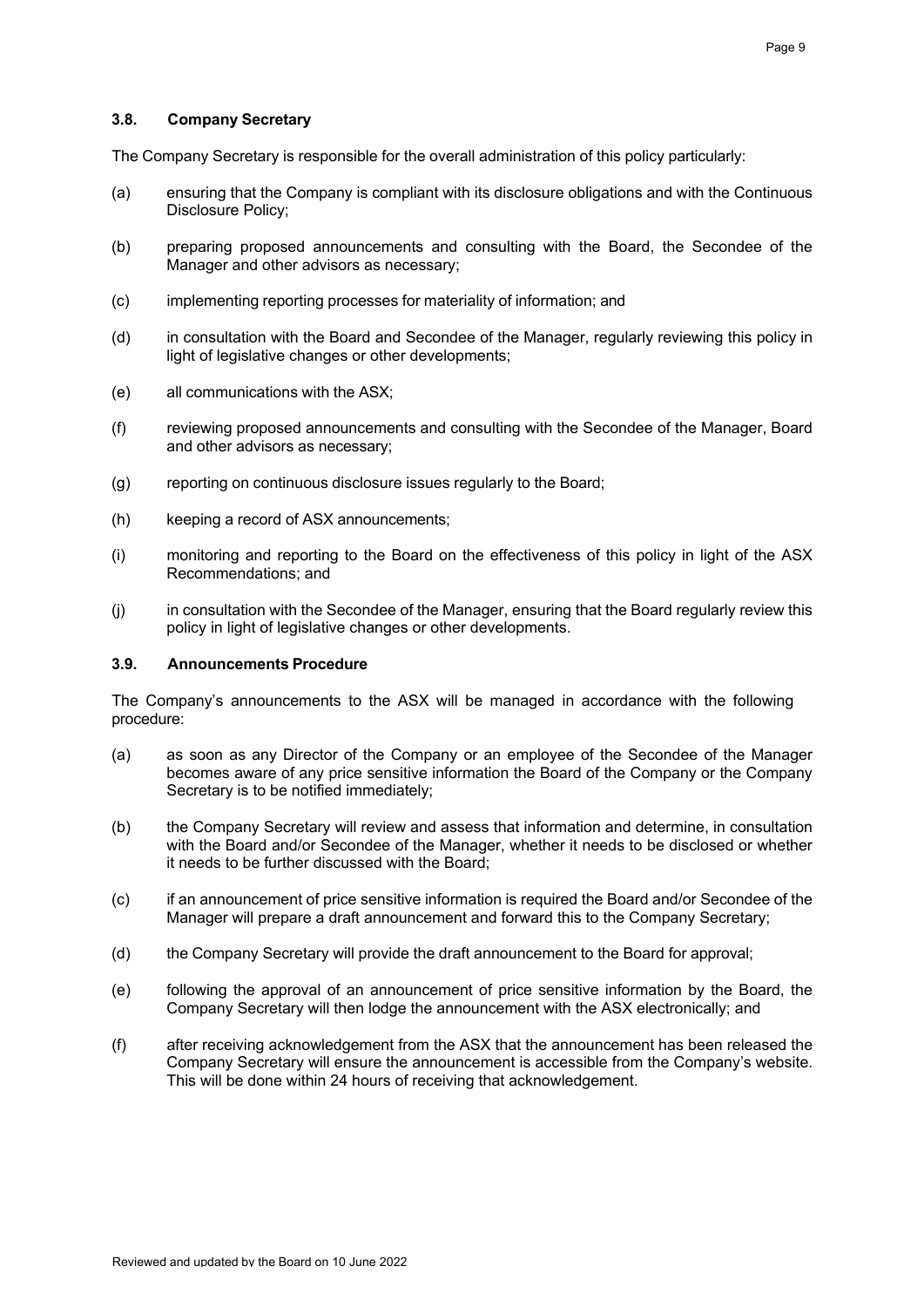#### **3.10. No Comments Policy**

The Company has adopted a "no comments" policy in relation to any market speculation or rumours and this policy must be observed by all employees of the Secondee of the Manager at all times unless the Board has provided permission to the contrary. In light of this, the Company may issue an announcement in response to a market speculation or rumour where it is necessary to do so to eliminate the possibility of a false market or contravention of the ASX Listing Rules.

Where an Officer or employee of the Secondee of the Manager is approached by the media or any analysts or other external parties with respect to providing any information about the Company, the Officer or employees of the Secondee of the Manager will approach the Board and agree on the record quotes that the Board is comfortable with. In addition, the Board is comfortable with the Secondee of the Manager speaking to the media on an off the record basis if and when the Secondee of the Manager feels it is necessary.

As part of the Company's management of investor relations it may conduct briefings with analysts or investors from time to time. However, the Company's policy for conducting these briefings will be to ensure that no material price sensitive information is announced prior to it being announced to the market. No briefing will be held during the pre-results periods. In addition, a procedure will be in place for the conduct of the briefings which will include that at any briefing at least 2 employees of the Secondee of the Manager must be present, notes of the briefing must be kept by an employee of the Secondee of the Manager attending.

Where in the course of a briefing a question is raised that refers to price sensitive information that has not been previously disclosed the person or persons conducting the briefing must decline to answer the question but take the question on notice and advise the Board and the Company Secretary of the question.

See the Insider Trading Policy in section 6 for further details.

## **3.11. Responding to Analyst Reports and Forecasts**

If a draft report has been sent to the Company for comments the report should be forwarded directly to the Secondee of the Manager. The Company will not endorse any reports, and will restrict any comments to factual matters and matters which have been previously disclosed to the ASX. See the Insider Trading Policy for further details.

## **3.12. Trading Halts**

The Company in certain circumstances may need to request a trading halt from the ASX. The Chairman in consultation with the Board will make decisions in relation to trading halts and the only personnel authorised to request a trading halt on behalf of the Company will be the Chairman and the Company Secretary.

## **3.13. Advisors**

To ensure compliance with its listing obligations, the Company may from time to time require advisors to advise on its adherence to this policy. The Company may ask such advisors to sign a confidentiality agreement before disclosing any information to them.

## **3.14. Contravention of Policy**

Non-compliance with the continuous disclosure obligations may constitute a breach of the Corporations Act and the ASX Listing Rules. This may result in fines for the Company, personal liabilities for Directors and other officers and damage to the Company's reputation. The Company takes continuous disclosure very seriously and will not tolerate any deviation from this policy and will take disciplinary action where a contravention arises. Disciplinary action may include dismissal.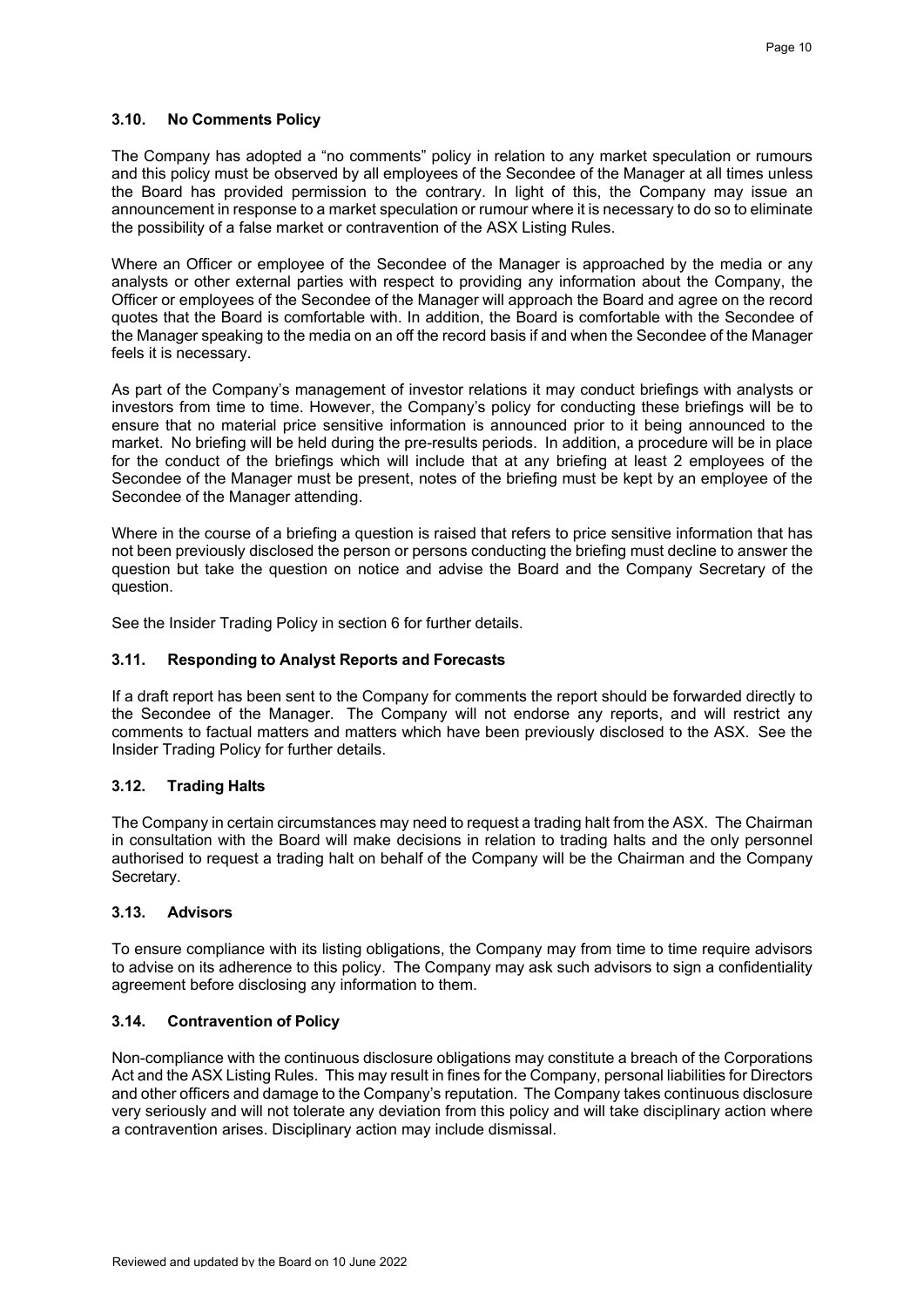## **3.15. Shareholder and Investor Communications**

The Board aims to keep Shareholders and investors informed of all major developments affecting the Company's activities and its state of affairs through announcements to the ASX, releases to the media and despatch of financial reports. All such announcements are also placed on the Company's website at https://www.globalvaluefund.com.au/

These include:

- (a) monthly net tangible asset backing announcements;
- (b) the half year report;
- (c) the annual report ;
- (d) the notice of annual general meeting, explanatory memorandum and the Chairman's address;
- (e) occasional ASX announcements made to comply with the Company's continuous disclosure requirements; and
- (f) occasional correspondence sent to Shareholders on matters of significance to the Company.

The Board encourages full participation of Shareholders at the Annual General Meeting or any general meeting to ensure a high level of accountability and identification with the Company's strategy and goals. The Company's auditor will attend the Annual General Meeting to answer questions from Shareholders relating to audit.

The Company's annual report is the main vehicle for communicating with Shareholders on the activities and performance of the Company. The annual reports are posted on Company's website and are available for downloading.

As part of the Company's developing investor relations program, shareholders are encouraged to register with the Company through the share registry services or directly on the Company's website at www.globalvaluefund.com.au to receive email notifications of when an announcement is made by the Company to the ASX.

Any shareholders and investors questions or comments should be communicated to the Company. The questions or comments of the shareholders and investors communicated to the Company will be analysed and if considered appropriate, will be passed on to the Board. If appropriate, a representative of the Secondee of the Manager of the Company may meet with the Shareholders and investors to discuss the matter.

## **3.16. Ethical Standards/Business Conduct**

The Company actively promotes a set of values designed to assist all personnel in their dealings with each other, competitors, customers and the community. The Company has adopted a Code of Conduct policy which is set out in this Charter.

The Company has also adopted a Share Trading Policy, which is also set out in this Charter.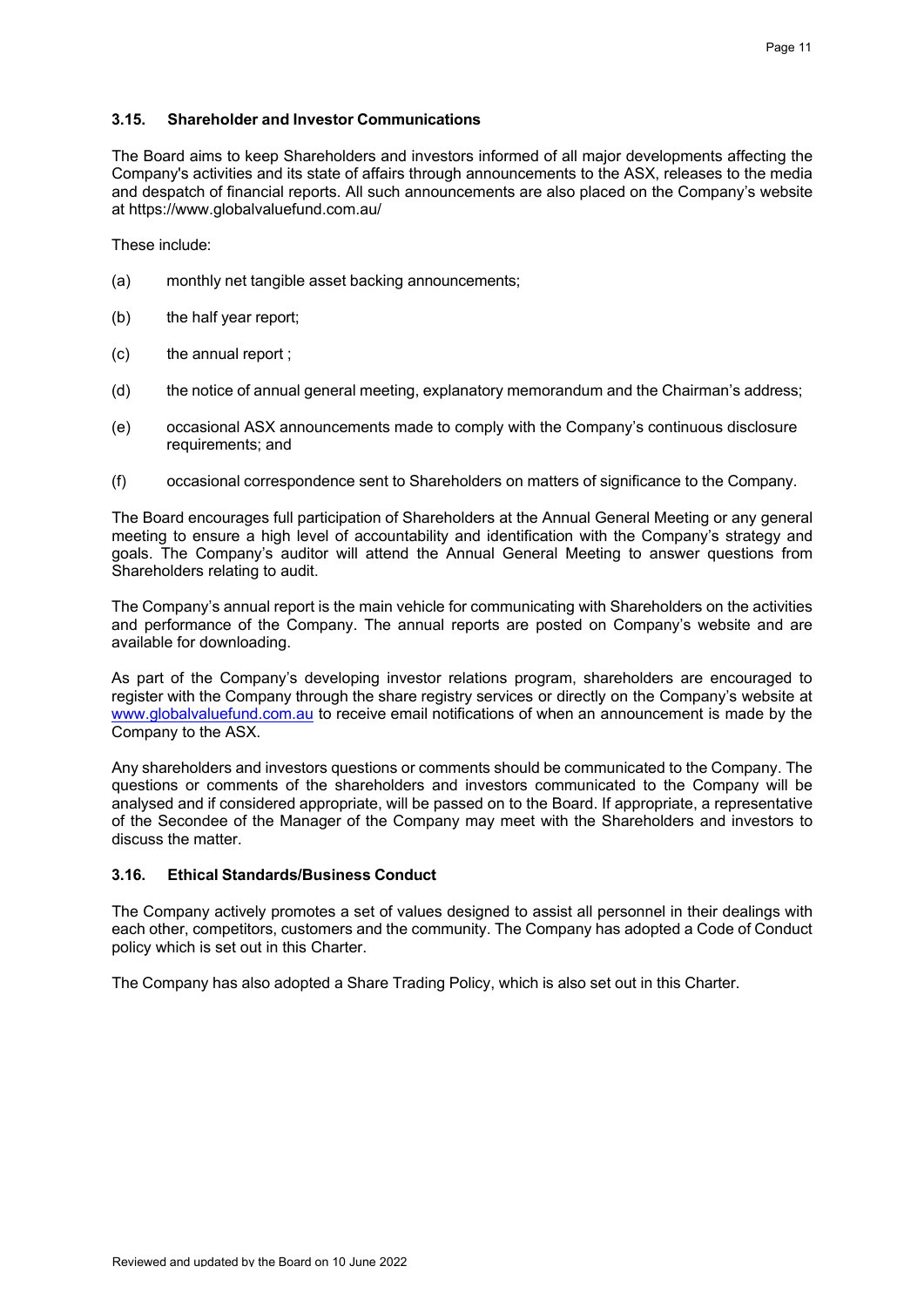## **4. Code of Conduct**

## **4.1. Introduction**

The Company is committed to maintaining ethical standards in the conduct of its business activities. The Company's reputation as an ethical business organisation is important to its ongoing success and it expects all its Directors and Officers to be familiar and have a personal commitment to meeting these standards.

## **4.2. Purpose of this Code**

The Board has adopted this Code of Conduct to define basic principles of business conduct. This Code requires officers to abide by the policies of the Company and to the law. The Code is a set of principles giving direction and reflecting the Company's approach to business conduct and is not a prescriptive list of rules for business behaviour.

## **4.3. Business Ethics and Company Values**

Directors and Officers are expected to reflect and act in accordance with the following Company values:

**Openness, honesty, fairness and integrity** – Directors and Officers conduct themselves with openness, honesty, fairness and integrity in business transactions and in dealings with others.

**Mutual respect** – Directors and Officers treat everyone else with whom they interact in their work with courtesy and respect.

**Ethical Conduct** – Directors and Officers act ethically in their approach to business decisions.

**Compliance with Laws** – Directors and Officers comply with all laws that govern the Company's business and the policies that the Company adopts from time to time.

## **4.4. Business Conduct**

Directors, and Officers will observe appropriate principles of behaviour when conducting Company business and interacting with others.

**Compliance with laws and regulations** – Directors and Officers will act in compliance with all laws and regulations that apply to the Company's business.

**Trading in Shares** – Any trading of the Company's shares must be done in accordance with the Company's Share Trading Policy.

**Privacy and Intellectual property** – Each Director and Officer is responsible for protecting the Company's intellectual property rights. All intellectual property that a contractor generates in relation to the Company is the property of the Company.

## **4.5. Personal and Professional Conduct**

**Financial Integrity** – The Company has stringent financial accounting procedures that are overseen by management and the external auditor. The use of Company funds or assets for any unethical purpose is prohibited.

**Giving Gifts** – The Company does not allow the making of payments or payments in kind (gifts, favours etc) to induce individuals to award business opportunities to the Company or to make a decision in the Company's favour. This activity is prohibited by the Criminal Code Act 1995.

The Company recognises that it is accepted business practice that entertainment and small gifts may be extended to third parties with whom the Company has a relationship. However, any such gifts must be made for a proper purpose.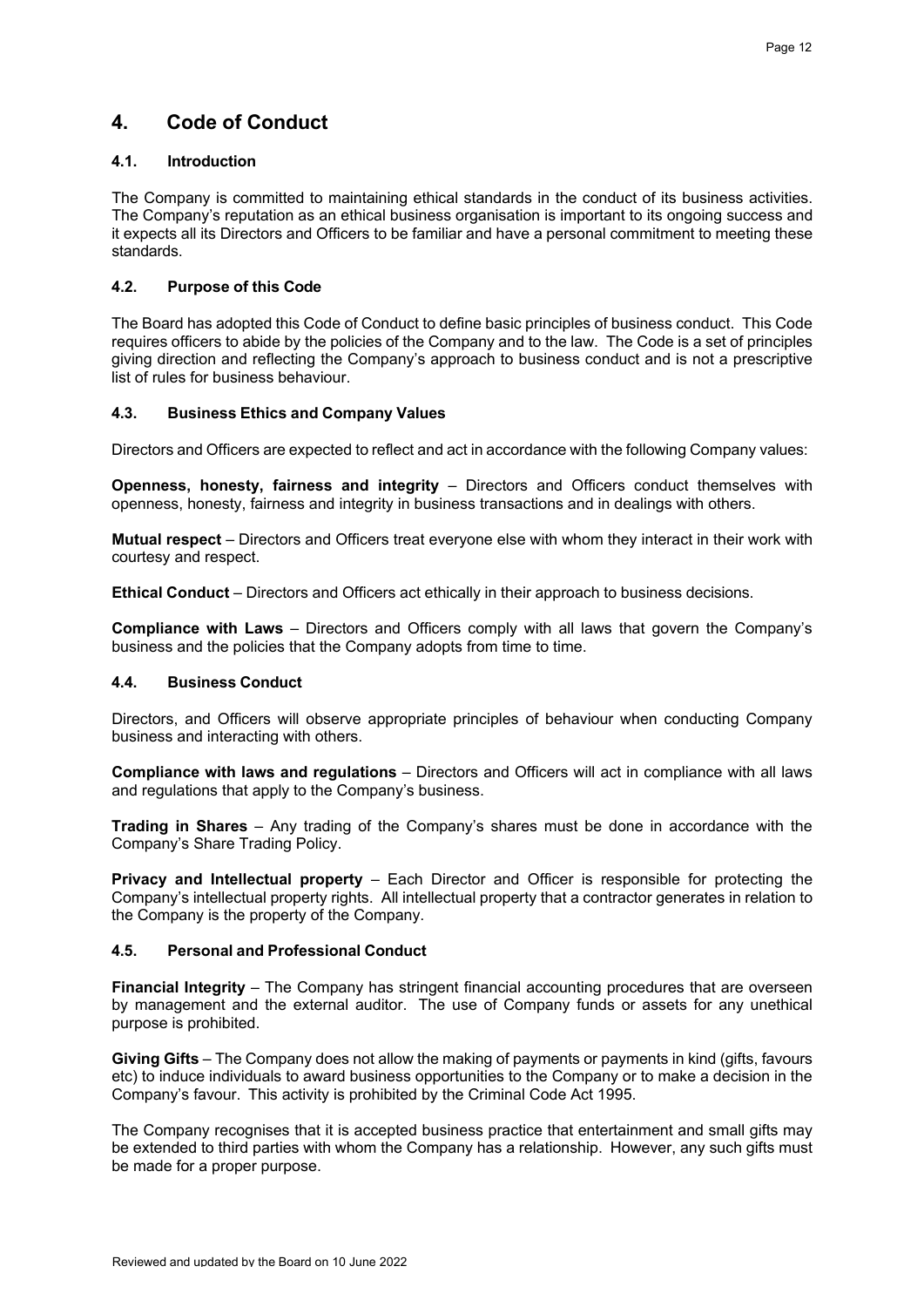**Accepting Gifts** – Directors and Officers should not accept personal gifts or extraordinary hospitality, accommodation or travel which may influence, or appear to influence, a business decision.

**Business agreements and contracts** – The Company expects to compete fairly and ethically for all business opportunities. Directors and Officers involved in the negotiation of agreements and contracts must ensure that they act in accordance with the law.

All appropriate approvals must be obtained before contracts are executed. The Company is committed to meeting its contractual obligations.

**Confidentiality** – Directors and Officers may not at any time, directly or indirectly, profit from confidential information obtained during the course of duties they perform on behalf of the Company.

Each Director and Officer must safeguard confidential information of the Company by not transferring, publishing, using or disclosing it other than when necessary in the ordinary course of business, or as specifically directed or authorised. All confidential or proprietary information that has been entrusted to the Company by a third party must be treated as if it was the Company's confidential information.

**Public Statements** – Public statements have the potential to breach the Company's obligations in respect to confidential information, share trading and continuous disclosure.

Directors and Officers must not make public statements unless authorised by the Chairman.

**Smoking and the use of drugs and alcohol** – A safe and healthy work environment is the responsibility of each Director and Officer. This obligation includes responsible behaviour with respect to the use of alcohol, drugs and tobacco when conducting Company business and at Company sponsored activities.

**Gathering information on the Company's competitors** – Information must never be gained through unlawful or deceitful means.

**Conflict of Interest** – All Directors and Officers have an obligation to seek to avoid financial, business or other relationships which might be opposed to the interests of the Company or which may conflict with the performance of their duties.

Where a conflict arises, Directors and Officers should notify the Company Secretary in writing, and the Company Secretary shall inform the Board of the conflict as soon as practicable. Where a Director or Officer has any doubt about conflicts of interest, he or she should contact the Company Secretary.

A Director must give the other Directors notice if they have an interest in matters that relate to the Company's affairs that may give rise to a conflict. The disclosure must provide the nature and extent of the potential conflict, and if made at a Directors meeting must be recorded in the minutes , and referred to the Chairman for determination.

**Use of Company resources** – Directors and Officers must use all Company assets for proper purposes during their employment with the Company.

No property of the Company may be sold, loaned, given away, otherwise disposed of, without proper authorisation.

**Email and Internet** – The Company's email and internet systems have been developed to assist communication with customers, suppliers and between staff. These facilities may not be used for personal gain or in a manner which may breach the law or is inappropriate for a Director or Officer of the Company.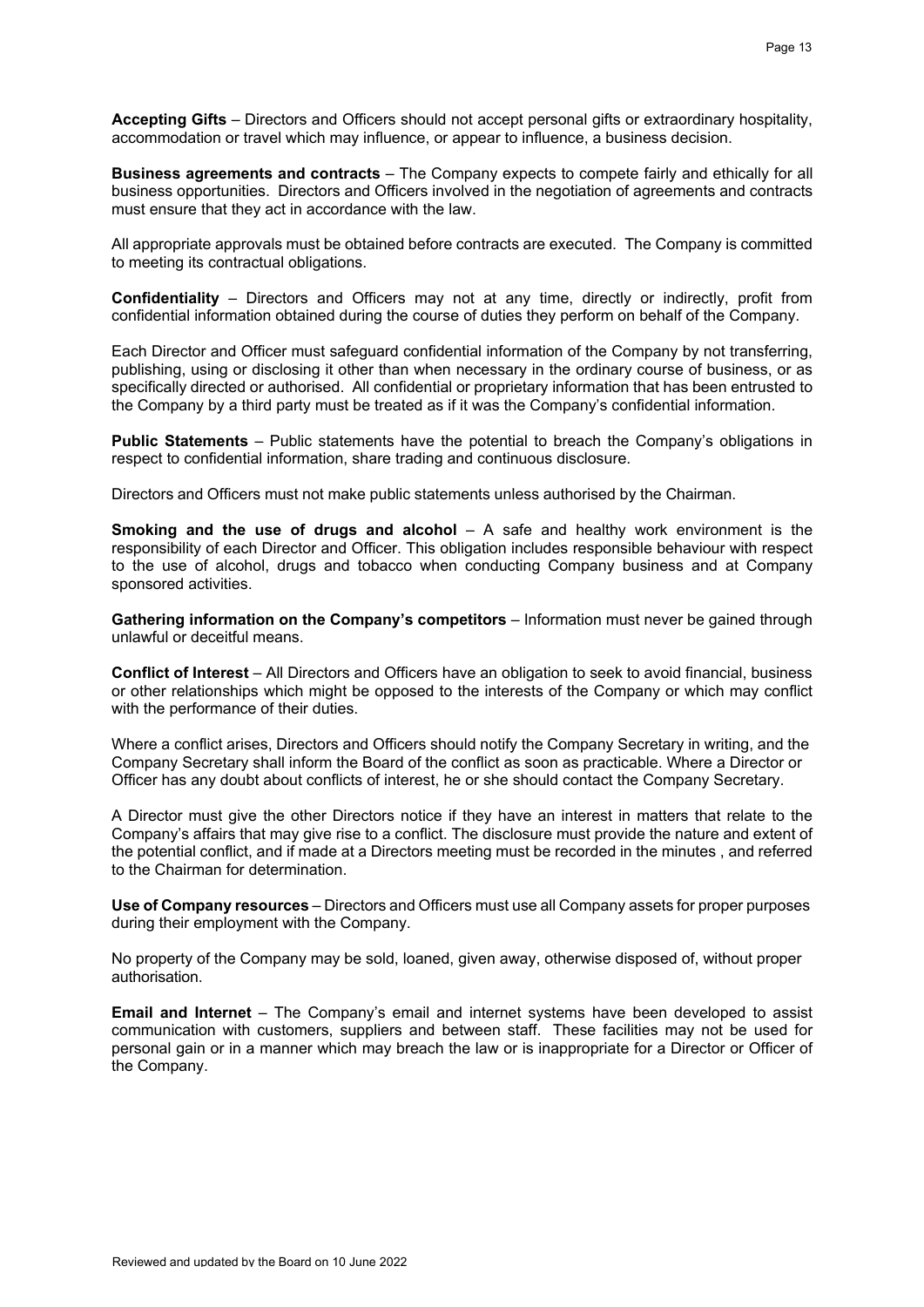## **4.6. Respect for Others**

The Company regards bullying or personal, physical or sexual harassment as unacceptable. The Company expects and requires its Directors and Officers to comply with applicable Occupational Health and Safety laws and Company policies at all times.

**The Company and partners, customers and suppliers** – The Company's partners, customers and suppliers must be treated fairly and with respect. The Company strives to maintain open and frank business dealings and to develop mutually advantageous relationships.

#### **4.7. Improper Behaviour**

Directors and Officers are encouraged to contact the Company Secretary where they have reason to suspect that any fraudulent or unethical behaviour has occurred. The Company Secretary should report the occurrence of the fraudulent or unethical behaviour to the Board immediately.

#### **4.8. More information**

A Director or Officer requiring further information regarding any aspect of the Company Code of Conduct, must contact the Company Secretary.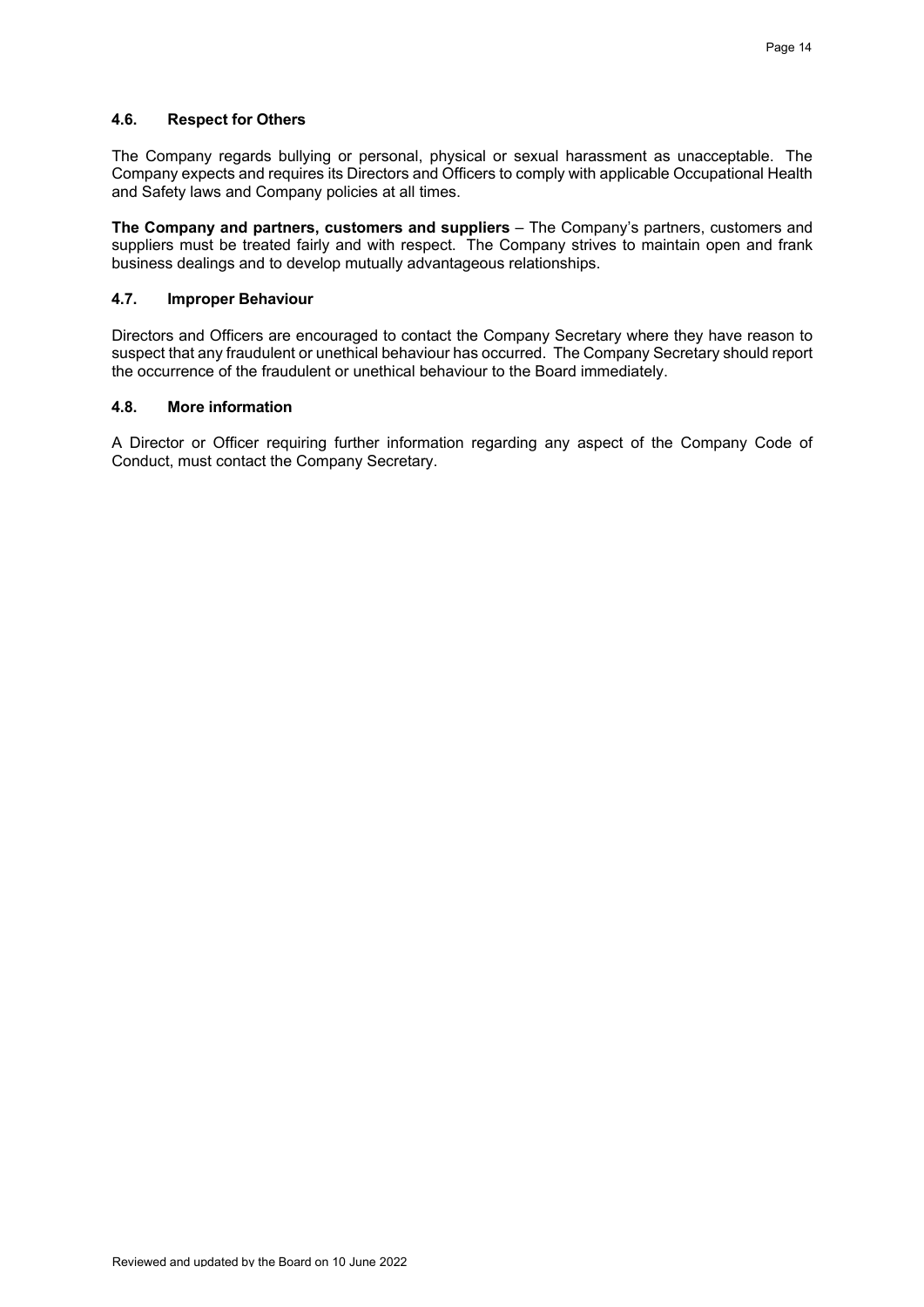## **5. Share Trading Policy**

## **5.1. Policy**

The Board of the Company has established the Share Trading Policy to apply to trading in the Company's shares on the ASX. This policy applies to those persons defined below as "Restricted Persons" of the Company. Restricted Persons to whom this policy applies must restrict their buying and selling of Company's shares within the Company trading window established by this policy.

In addition to the requirements of this Policy, all Restricted Persons (as defined below) must also comply with the Insider Trading Policy of the Company in section 6 below.

## **5.2. Restrictions on trading**

This Share Trading Policy and the restrictions on trading in shares of the Company set out below applies to the following representatives of the Company (**Restricted Person**):

- (a) the Board;
- (b) any person who is entitled to receive equity performance rights and/or options as part of any equity incentive based scheme of the Company;
- (c) any Officers of the Company or the Secondee of the Manager; and
- (d) the Company Secretary of the Company

The Restricted Person of the Company are to be subject to restrictions on trading in the Company's shares at certain times of the year. Restrictions also apply where any Restricted Person is exposed to inside information in the course of their duties in accordance with the Insider Trading Policy (see section 6 below).

## **5.3. Associated Parties**

Each Restricted Person has a personal responsibility to ensure that his or her "'associated parties" (being immediate family (including a spouse (or equivalent) or dependent), family company or trust) complies with the same respective restrictions as apply to Restricted Person.

## **5.4. Prohibition on Restricted Persons dealing in Shares**

As the Company is a listed investment company announcing its Investment Update and Net Tangible Assets (NTA) monthly on the ASX, the Board believes the Shareholders are generally fully informed.

In addition to the overriding prohibition on dealing when a person is in possession of inside information in accordance with the Insider Trading Policy, Restricted Persons and their associated parties are prohibited (unless otherwise approved in writing by the Board) from dealing in shares from the time the Board papers are issued, or a Board meeting is held where any capital management initiatives, such as agreeing a future dividend for the company, are discussed. Dealing in shares can re-commence once the capital management initiative is complete i.e., the day the dividend is announced publicly.

The Board may from time to time designate further periods of time as a prohibited period under this Policy.

For the avoidance of doubt, it is emphasised that Restricted Person may not deal whilst in the possession of "Inside Information" (see section 6).

## **5.5. Board of Directors' discretion**

The Board has an absolute discretion to place an embargo on Restricted Person and /or their respective associated parties trading in the Company's shares at any time.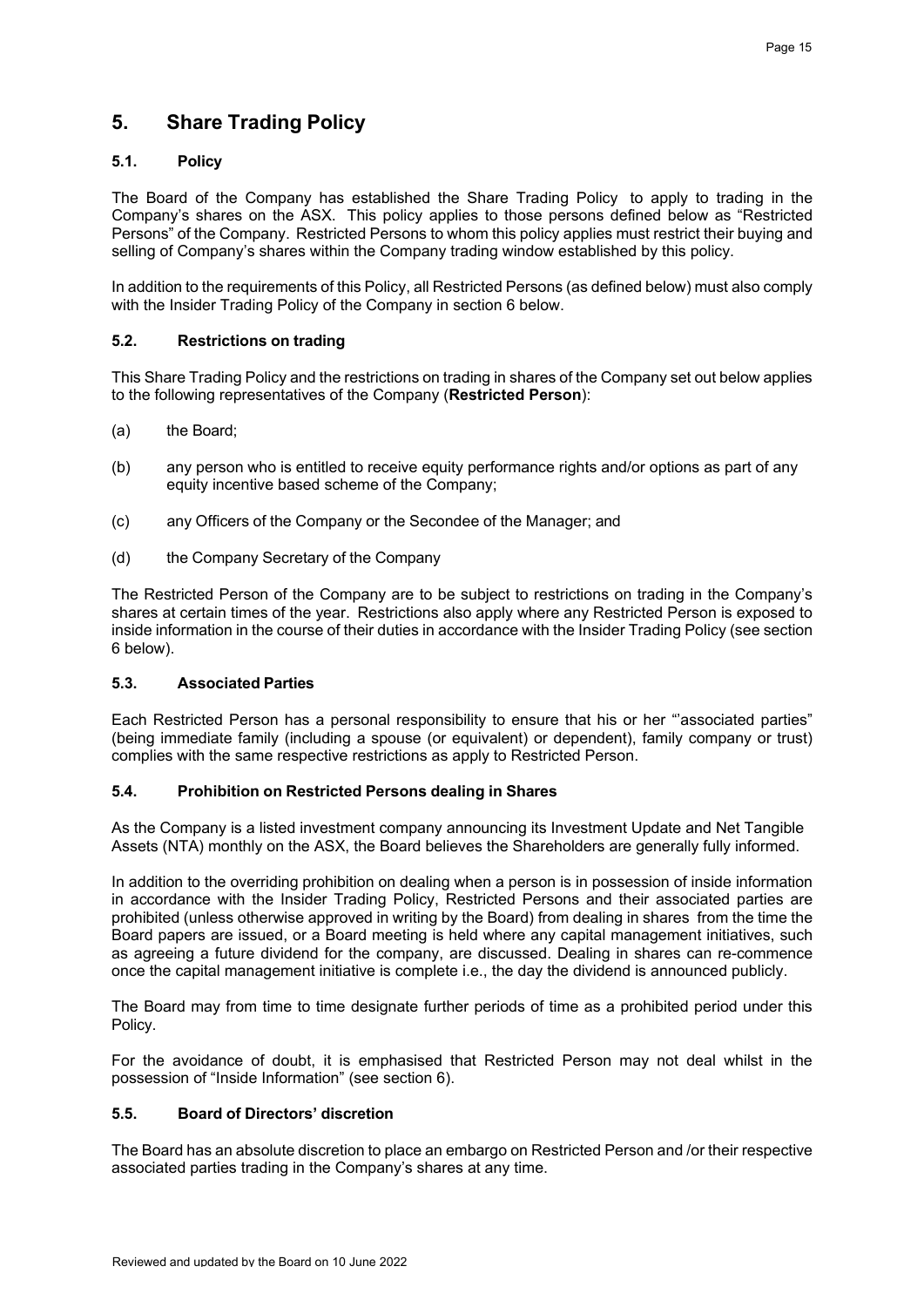## **5.6. Notification rules in relation to dealing in shares**

Restricted Persons are required to notify the Company of intended dealings in the Company's shares, by themselves or their associated parties, prior to such intended dealings. This should be done by written notice to the Company Secretary of the Company outlining:

- (a) name of Shareholder, including their SRN or HIN (if applicable);
- (b) type of proposed transaction (purchase, sale, etc.);
- (c) number of shares involved; and
- (d) a certification by the applicant that they are not in the possession of any Inside Information that might preclude them from trading at that time.

Any written notification can be provided via email.

The Company Secretary must keep a written record of any such notification received from a Restricted Person.

If the Restricted Person notifying is seeking clearance under the "exceptional circumstances" exemption in section 5.8, the Company Secretary must refer the notification to the Chairman

## **5.7. Directors to notify ASX of shareholding**

The Directors are required to complete, or request that the Company Secretary complete, necessary forms to the Company to be filed with the ASX in respect of their shareholding in the Company for the purposes of section 205G of the Corporations Act and the ASX Listing Rules.

## **5.8. Exceptional Circumstances**

Where, in exceptional circumstances, and it is the only reasonable course of action available to a Restricted Person (e.g. a pressing financial commitment that cannot be satisfied otherwise), clearance may be given for the Restricted Person to sell (but not to purchase) shares in the Company when that person would otherwise be prohibited from doing so. In this section 5.8, "exceptional circumstances" means severe financial hardship, a court order (or court enforceable undertaking), or some other overriding legal or regulatory requirement, to transfer or sell shares in the Company, or other circumstances that may be deemed exceptional by the Chairman. For example, a Restricted Person may be in severe financial hardship if he or she has a pressing financial commitment that cannot otherwise be satisfied.

The Chairman may not give clearance under the exception in this section 5.8 if there is a matter about which there is inside information (whether or not the Restricted Person knows about the matter) when the Restricted Person requests clearance or proposes to deal in shares in the Company. The Chairman will decide if such circumstances are exceptional.

Any decision given by the Chairman in accordance with this section 5.8 must be in writing (which may be in the form of an email) and copied to the Company Secretary who must retain a written record. If clearance is given, the Chairman must determine, and specify in the written clearance, the maximum duration of the clearance.

## **5.9. Trading not subject to this Trading Policy**

The following dealings are not subject to the provisions of this Share Trading Policy in respect of the Company:

(a) undertakings or elections to take up entitlements under a rights issue or other offer (including an offer of shares in lieu of a cash dividend);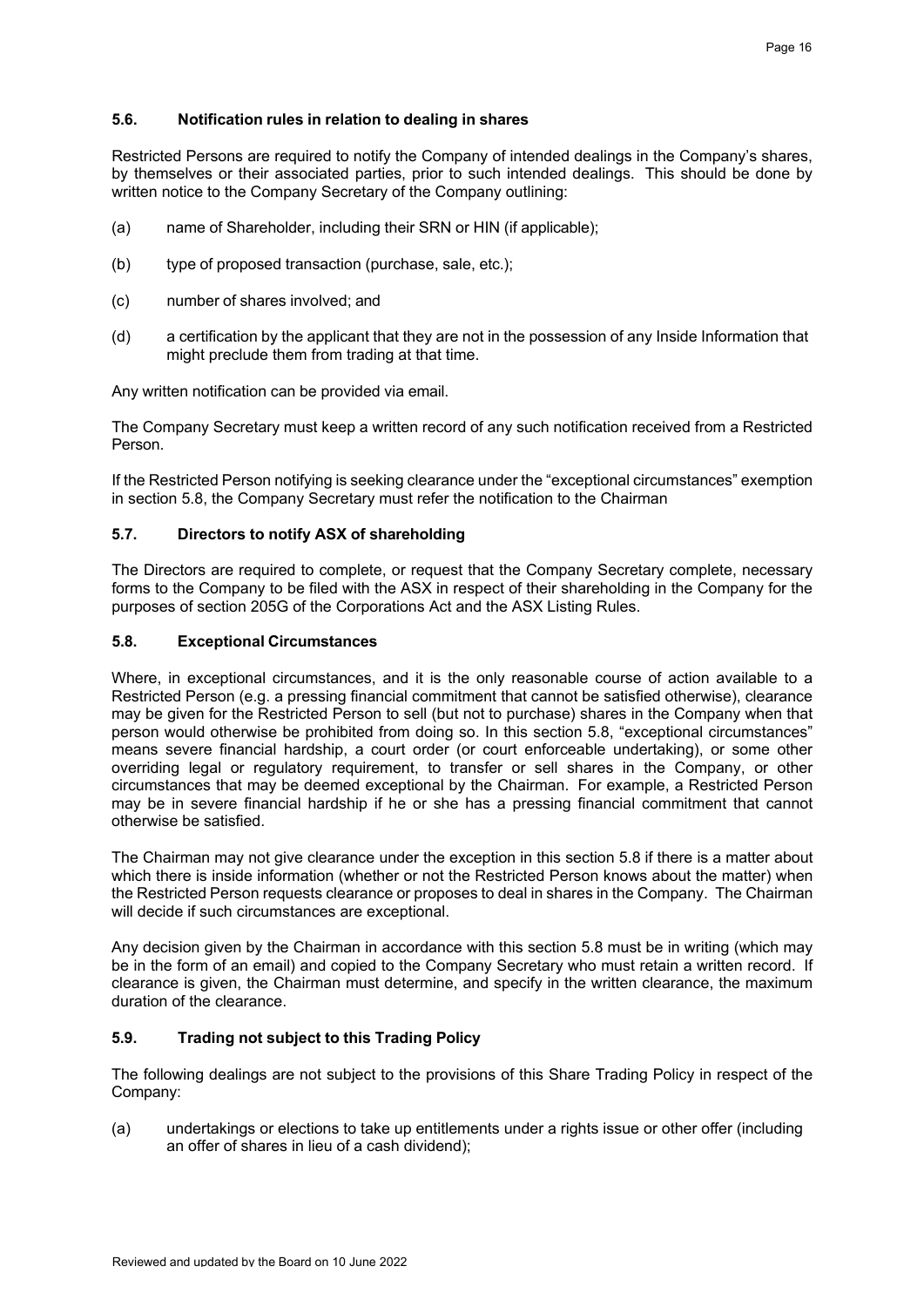- (b) the take up of entitlements under a rights issue or other offer (including an offer of shares in lieu of a cash dividend);
- (c) allowing entitlements to lapse under a rights issue or other offer (including an offer of shares in lieu of a cash dividend);
- (d) the sale of sufficient entitlements to allow take up of the balance of the entitlements under a rights issue;
- (e) undertakings to accept, or the acceptance of, a takeover offer or pursuant to a scheme of arrangement implemented in accordance with section 411 of the Corporations Act;
- (f) transfer of shares arising out of the operation of an employee scheme into a savings scheme investing only in securities of the Company following:
	- (i) the exercise of an option under a savings related share option scheme; or
	- (ii) release of shares from a profit sharing scheme;
- (g) the cancellation or surrender of an option under an employee scheme;
- (h) the purchase of shares or the communication of information pursuant to a requirement imposed by law;
- (i) transfers of shares by an independent trustee of an employee share scheme to a beneficiary who is not a person;
- (j) bona fide gifts to a Director by a third party;
- (k) transfers of securities of the entity already held into a superannuation fund or other saving scheme in which the Restricted Person is a beneficiary;
- (l) an investment in, or trading in units of, a fund or other scheme (other than a scheme only investing in the securities of the entity) where the assets of the fund or other scheme are invested at the discretion of a third party;
- (m) where a Restricted Person is a trustee, trading in the securities of the entity by that trust provided the Restricted Person is not a beneficiary of the trust and any decision to trade during a prohibited period is taken by the other trustees or by the investment managers independently of the Restricted Person; and
- (n) trading under an offer or invitation made to all or most of the security holders, such as, a rights issue, a security purchase plan, a dividend or distribution reinvestment plan and an equal access buy-back, where the plan that determines the timing and structure of the offer has been approved by the Board. This includes decisions relating to whether or not to take up the entitlements and the sale of entitlements required to provide for the take up of the balance of entitlements under a renounceable pro rata issue.

## **5.10. Hedging**

A Restricted Person must not enter into hedging arrangements with respect to Company's shares. Hedging arrangements include entering into transactions in financial products that operate to limit the economic risk associated with holding securities in the Company.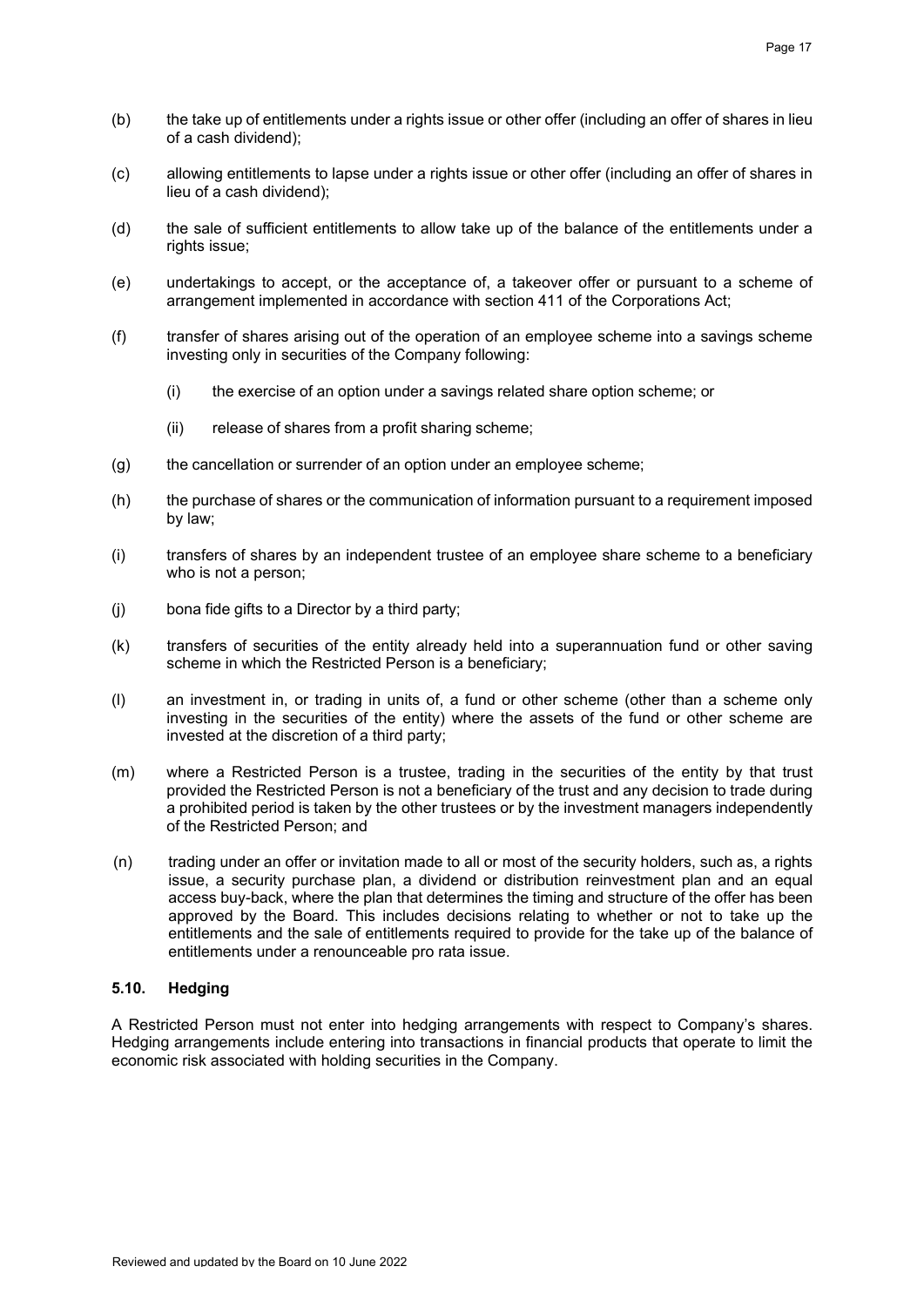## **5.11. Margin Loans**

A Restricted Person must not include his or her shares in the Company in a margin loan portfolio or otherwise deal in the Company's shares pursuant to a margin lending arrangement without first obtaining the Chairman's consent. Such dealing would include:

- (a) entering into a margin lending arrangement in respect of Company's shares;
- (b) transferring securities in the Company into an existing margin loan account; and
- (c) selling securities in the Company to satisfy a call pursuant to a margin loan.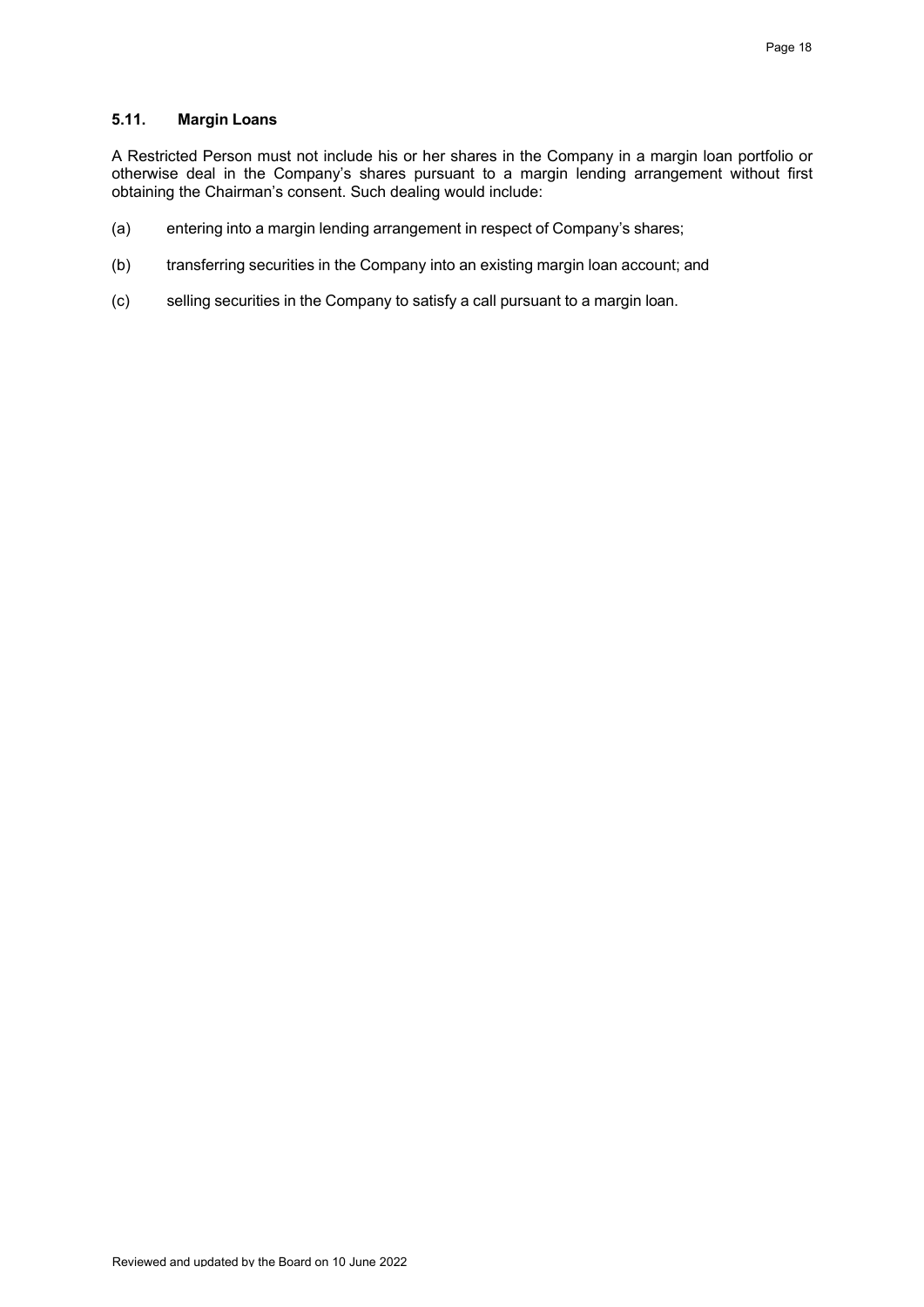## **6. Insider Trading Policy**

## **6.1. Policy**

The Board of the Company has established the following Insider Trading Policy to apply to trading in the Company's shares on the ASX.

This Insider Trading Policy applies to all Directors and Officers of the Company. All Directors, and Officers of the Company must not deal in the Company's shares while in possession of price sensitive information.

In addition, the Share Trading Policy (see above) sets out additional restrictions which apply to Directors and Officers of the Company.

The law imposes a number of significant restrictions on Directors and Officers of the Company when they deal in their Company's shares. As fiduciaries, these persons must not utilise their position for their own gain or for the gain of any person other than the Company.

The Corporations Act imposes severe penalties (both criminal and civil) on persons who conduct insider trading activities. Any perception of improper conduct by Directors and Officers of the Company also has the potential to substantially damage the Company's reputation.

The Company has established the policy set out in this document in an effort to prevent the incidence of insider trading in the Company's shares. The policy provides a general summary of the law in Australia in relation to insider trading, and as such operates in addition to the legal requirements. It is the personal responsibility of each Director and Officer to comply with this policy.

## **6.2. Overview of the insider trading provisions in the Corporations Act**

It is illegal for anybody to deal in any shares of a body corporate (including the Company), when in possession of information that the person knows, or ought reasonably to know:

- (a) is not generally available (including information that the Company has not disclosed to the market in accordance with the Company's Continuous Disclosure Policy); and
- (b) might have material effect on the price or value of those shares if it was generally available (Inside Information).

This prohibition extends to procuring another person to deal, and, in the case of shares of listed corporations, extends to communicating the inside information to another person, if the person knows, or ought reasonably to know, that the other person would, or would be likely to, deal in the shares in question or procure another person to do so. To communicate Inside Information to another person is also an offence which carries both civil and criminal penalties.

Any Restricted Person (as defined in section 5.2 of Share Trading Policy) in possession of Inside Information about the Company has a duty to keep that information confidential and must not in any way disclose or communicate that information to any person.

## **6.3. Dealing with security analysts, institutional investors and journalists**

A Restricted Person may be exposed to others outside the Company such as security analysts, institutional investors and journalists. It is important that all Restricted Persons be aware that selective disclosure of non-public information may result in a breach of the insider trading rules.

It is important to emphasise that it is the mere fact of conveyance of the material non-public information that gives rise to liability, not the manner in which it is conveyed.

It is possible to convey information in breach of this policy and the Corporations Act by expressing subjective attitudes about the Company's performance or by calling attention to selective information not available as an aggregate to the general public. It is essential to avoid the indirect conveyance of information by any means whatsoever.